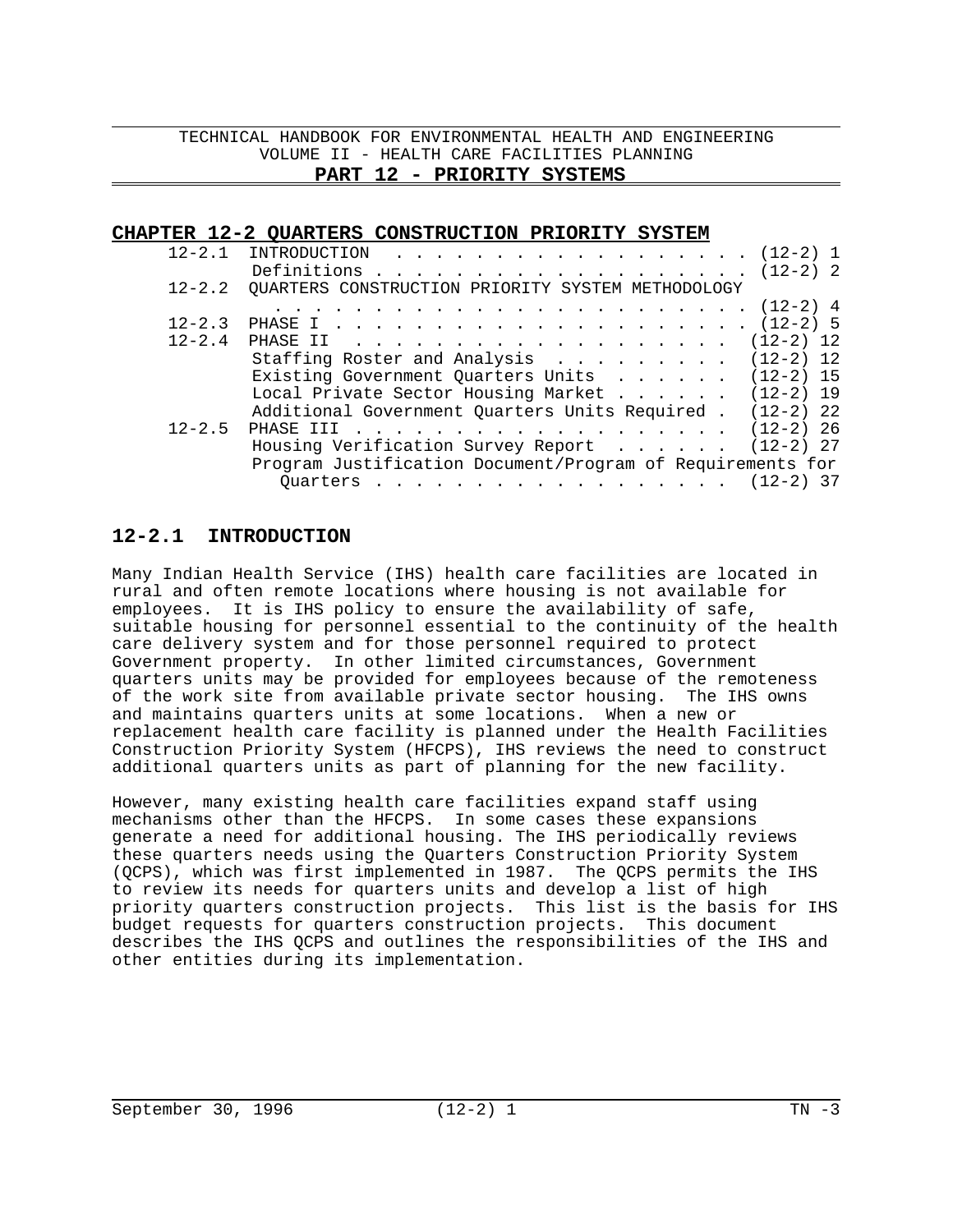## **Definitions**

- Demonstrated Preference Community An incorporated or unincorporated city or town (located 70 road kilometers (km) or less from the health care facility) having a year-round population of less than 1,500, and where a demonstrated preference to reside is indicated by current non-local IHS staff presently residing in this community.
- ! Government Quarters Unit Government controlled housing units which are or can be assigned to non-local IHS personnel. IHS Government quarters units are designated as either "rental" or "transient" as defined in the Quarters Management Program, Chapter 13, Part V, Indian Health Manual.
	- Rental Quarters Units Quarters intended for other than transient occupancy by an IHS employee or other authorized person. Persons assigned to rental quarters units are charged for rent and utilities.
	- Transient Quarters Units Quarters units intended for short-term occupancy of up to 90 days. Their purpose is to accommodate official visitors, guests, volunteers, short-term employees and contractors, and other transient personnel. Persons assigned to transient quarters units are charged for rent and utilities.
- ! Housing Verification Survey Report (HVSR) The HVSR is a survey of Government quarters units and private sector housing to determine the total number of local housing units (both Government and privately controlled) available to IHS for occupancy by IHS staff at a particular location.
- Local Employee An employee who resided 70 road km or less from the health care facility at the time of their employment in that facility.
- ! Local Private Sector Housing Unit This is all types of housing units, except Government quarters units, located 70 road km or less from the health care facility, which could be available to an IHS employee to own, rent, or otherwise occupy.
- ! Non-Local Employee An employee who resided more than 70 road km from the health care facility at the time of their employment in that facility.
- Quarters Construction Priority List A list of quarters construction projects, each of which have been evaluated by the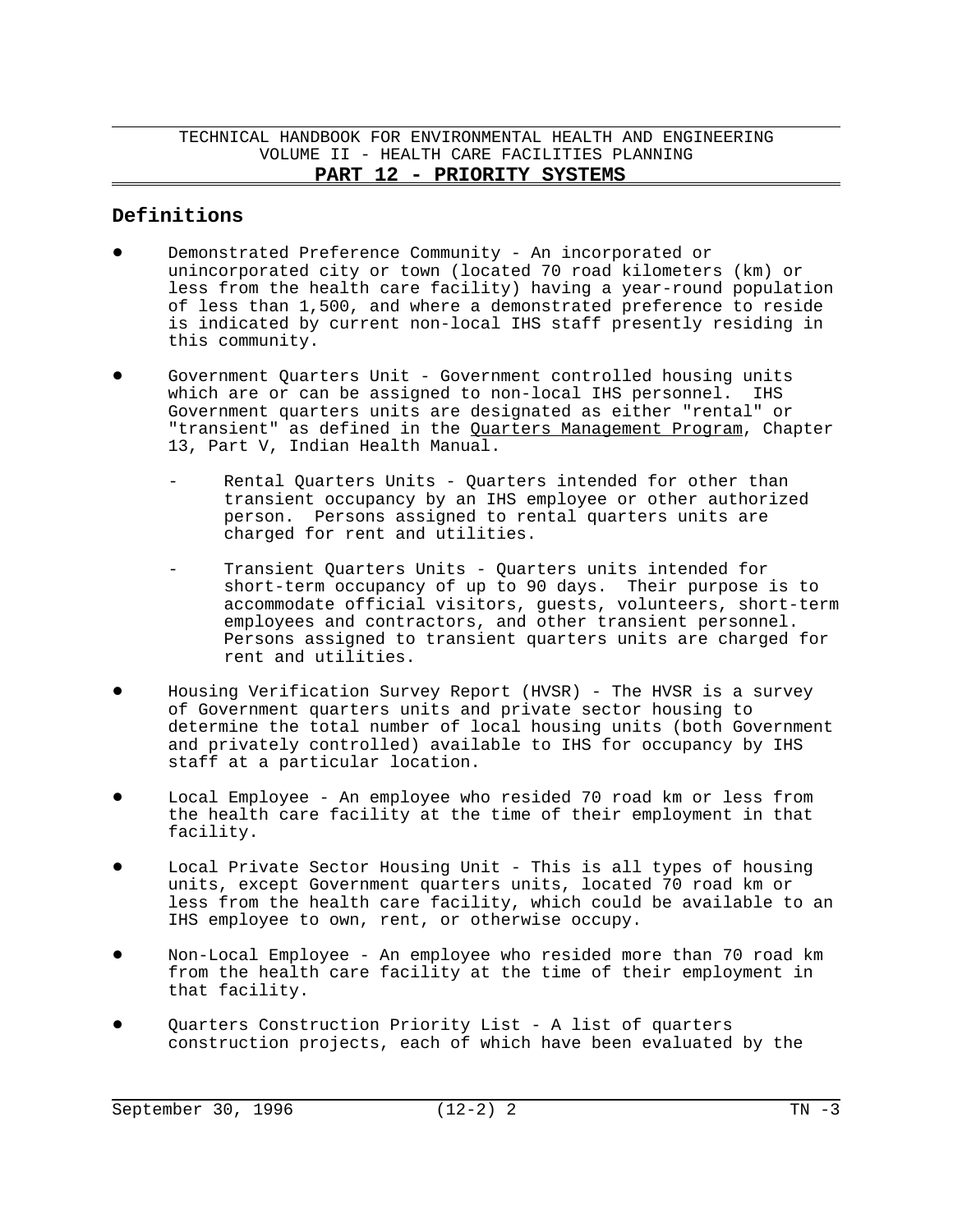QCPS methodology and have a Program Justification Document/Program of Requirements for Quarters (PJDQ) approved by the Associate Director, Office Of Environmental Health and Engineering (OEHE). The priority list for new quarters construction is generally maintained at 10 projects. In the annual funding cycle only a portion of these projects may be funded for construction and removed from the priority list.

- Quarters Construction Priority System The QCPS is a three-phase process that permits the IHS to review, evaluate, and rank proposals for quarters construction projects based on the relative need for quarters units. Each phase provides a progressively more rigorous evaluation so that only the projects with the greatest need are advanced through the three phases and ultimately added to the Quarters Construction Priority List.
- Quarters Quality Rating An evaluation of both the interior and exterior condition of each Government quarters unit. This is the rating reported in the IHS Quarters Tracking Information System (QTIS) database. The Quarters Management Program, Chapter 13, Part V, of the Indian Health Manual establishes the following quarters quality ratings: excellent, good, fair, poor, and obsolete/substandard. The Area Realty Officer, with assistance from the Area facilities management staff determines the quality rating each time a quarters unit is reconditioned or made available for occupancy.
- ! Quarters Tracking Information System A computerized inventory (database) of IHS controlled quarters units. The QTIS is used to monitor quarters utilization and Area implementation of quarters management policies and practices.
- Recognized Community An incorporated or unincorporated city or town (located 70 road km or less from the health care facility) having a year-round population of 1,500 or more.

## **12-2.2 QUARTERS CONSTRUCTION PRIORITY SYSTEM METHODOLOGY**

The QCPS is a three-phase process that permits the IHS to review, evaluate, and rank proposals for quarters construction projects based on the relative need for quarters units. Each phase provides a progressively more rigorous evaluation so that only the projects with the greatest need are advanced through the three phases and ultimately added to the Quarters Construction Priority List.

The process begins when Headquarters IHS solicits Phase I proposals from the Area Offices. Phase I is essentially a screening process wherein all proposals for quarters, at locations where IHS is not currently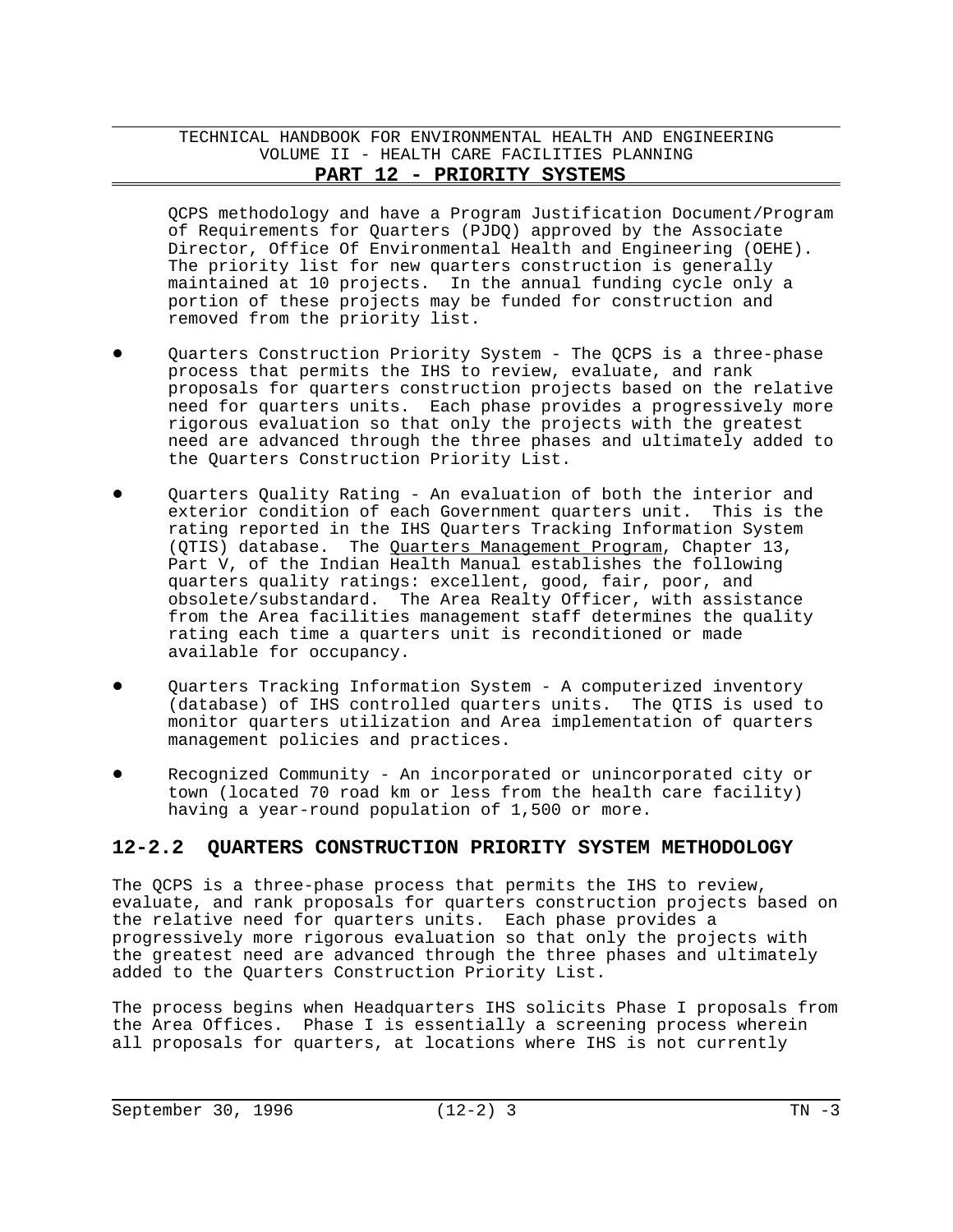planning a new or replacement health care facility, are reviewed and prioritized according to the relative need for quarters units. The information required in Phase I is easily obtained and verified, yet provides sufficient data to permit a preliminary assessment of the need for quarters units. Area Offices submitting proposals which receive high Phase I priority scores are invited to apply for Phase II consideration.

Phase II proposals contain data obtained from more detailed analyses. Appropriate Area Offices develop actual staffing lists that show the housing status of each currently filled position. They also predict whether vacant and new positions will be filled with local or non-local employees. Documentation is provided showing the status of all Government owned or leased quarters units located 70 road km or less from the proposed location. In addition, the availability of local private sector housing is examined. This information is summarized, evaluated, and prioritized in a Phase II QCPS worksheet. Area Offices submitting proposals receiving the highest scores in Phase II are asked to submit Phase III proposals.

During Phase III, the appropriate Area Offices prepare a PJDQ for proposals still being considered. One requirement of the PJDQ is that the appropriate Engineering Services (ES) prepares a HVSR. The HVSR is a survey of Government quarters units and local private sector housing to determine how much housing is available for IHS staff at a particular location. The findings documented in the ES survey are used by the Area Office in its final analysis to determine the number of quarters units justified for construction. Quarters construction is justified only if the number of Government and private sector housing available, as determined by the HVSR, is less than the number of quarters units required for facility staffing requirements.

Headquarters IHS reviews all PJDQs submitted by the Area Offices. Those which justify construction of quarters units are approved by the Associate Director, of Environmental Health and Engineering, After approval, these projects are added to the bottom of the Quarters Construction Priority List in the order they are approved.

Any projects which are not approved during application of the QCPS may submit a new Phase I application in the next cycle. They will be reviewed equally with all applications without consideration of performance on past applications.

In the annual funding cycle only a portion of these projects may be funded for construction and removed from the priority list. Generally no more projects will be selected to advance to Phase III than there are vacancies on the priority list, and then, only if those projects demonstrate the highest need.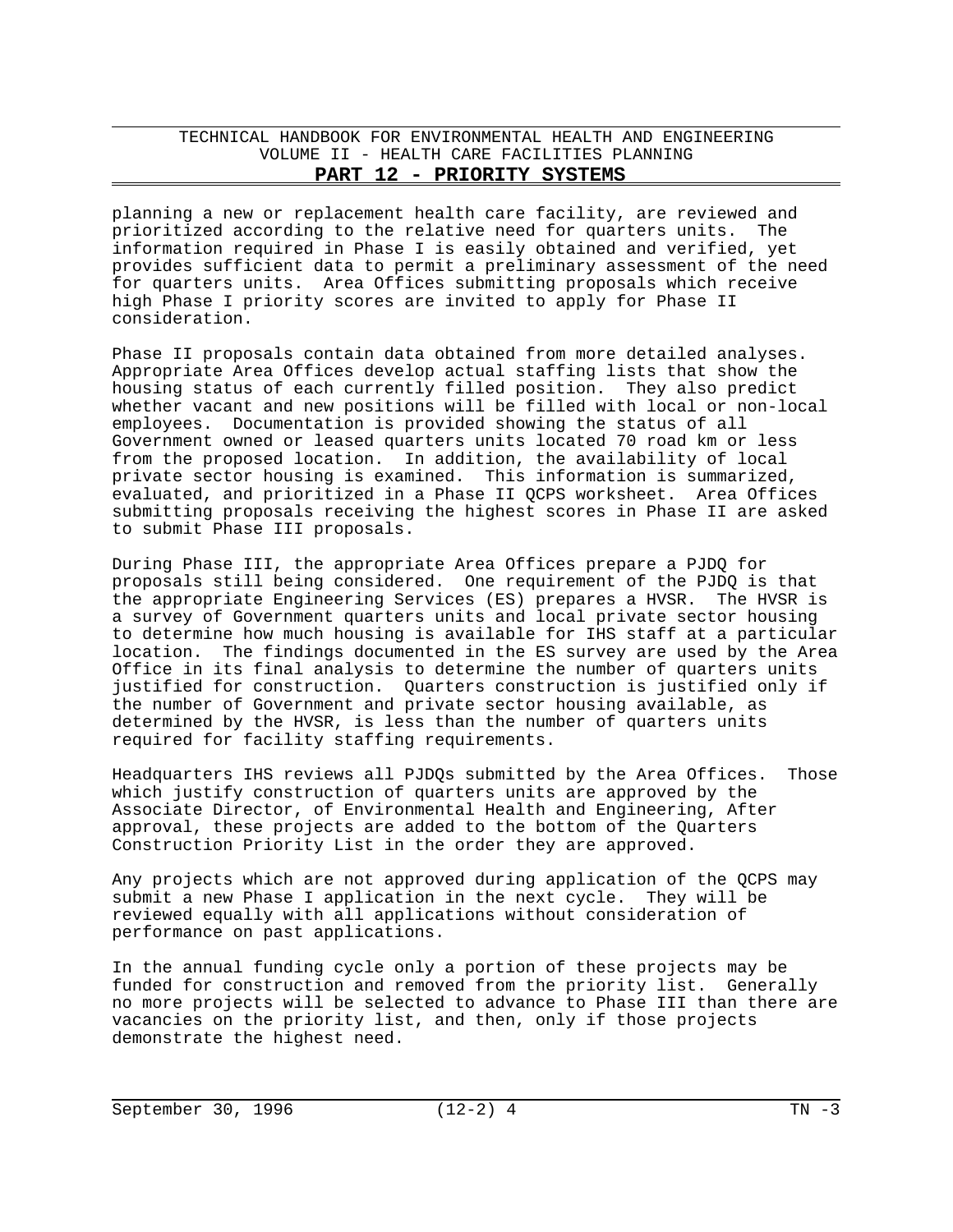## **12-2.3 PHASE I**

The IHS rationale for providing Government quarters units is based upon the absence of a local private sector housing and/or the determination that necessary services or adequate protection of Government property cannot be accomplished satisfactorily without essential staff on-site housing. The IHS constructs quarters units to meet the Agency's primary need to provide housing for essential staff in close proximity to its health care facilities. The IHS justifies the number of Government quarters units it constructs by its determination that there is a present and prospective lack of available Government and private sector housing within a reasonable commuting distance of the IHS installation. In other limited circumstances, Government housing may be provided for staff because of the remoteness of the work site from available private sector housing.

Phase I of the QCPS is based on easily obtained and verified information which is used to determine the need for additional quarters units and takes into account an adjustment for the relative isolation of the location. The intent of Phase I is to identify quickly and easily those projects which exhibit the greatest need for new or replacement quarters units so they may be more closely scrutinized in Phase II. The requested information is summarized on the Quarters Construction Priority System worksheet for Phase I. The Area Office must complete this worksheet for all locations where it is anticipated that new or replacement quarters units will be required. Quarters units may be requested to replace existing units which do not meet minimum standards, or they may be requested to support a health care facility where it is anticipated that increased staff will need additional quarters units. The Phase I worksheet and accompanying table to determine the "Isolation Factor" is shown in Exhibit 1 and Table 1 respectively.

Instructions for completing the worksheet are as follows:

- Area Enter the name of the IHS Area Office.
- Date Enter the date that the Phase I OCPS worksheet was completed.
- Service Unit Enter the name of the IHS service unit in which the proposed new quarters units will be located.
- Location Describe the specific location where the proposed new quarters units will be located. If appropriate, use the installation name which matches the IHS QTIS database.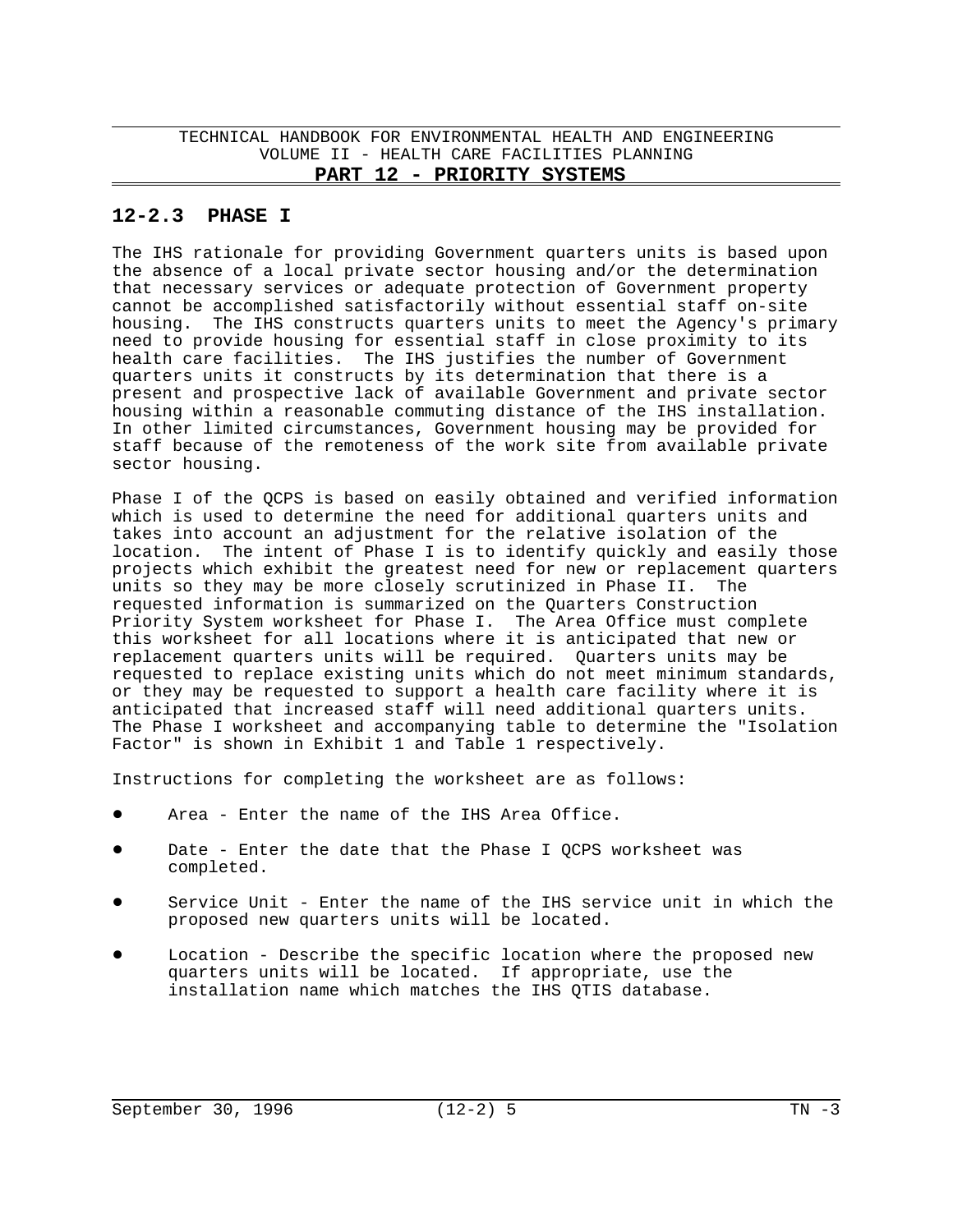- Contact Person/Telephone Provide the name and telephone number of the person at the Area Office or service unit to contact if additional information is required about the worksheet.
- Total Authorized Positions Supported by IHS  $(A)$  List those positions which have been congressionally authorized for the location where new quarters units are proposed. The "currently filled" authorized positions are those for which staff have been hired at the time the QCPS Phase I worksheet is completed, while "vacant" positions are those for authorized vacancies which have not been filled. If additional positions are to be supported once a new or improved health care facility is completed, enter this number as "new" positions. This number must match the staffing requirements included in the approved Program Justification Document (PJD) or Project Summary Document (PSD) for the health care facility. The sum of the currently filled, vacant, and new positions is entered as the "Total Authorized Positions Supported by IHS."
- Number of Government Owned or Leased Quarters Units Currently Occupied by "Non-Local" IHS Staff (B) - This is the number of IHS, Bureau of Indian Affairs (BIA), or other Government owned or leased quarters units which are currently occupied by non-local IHS staff. The term "non-local" refers to those IHS employees who resided more than 70 road km from the health care facility at the time of their employment in that facility.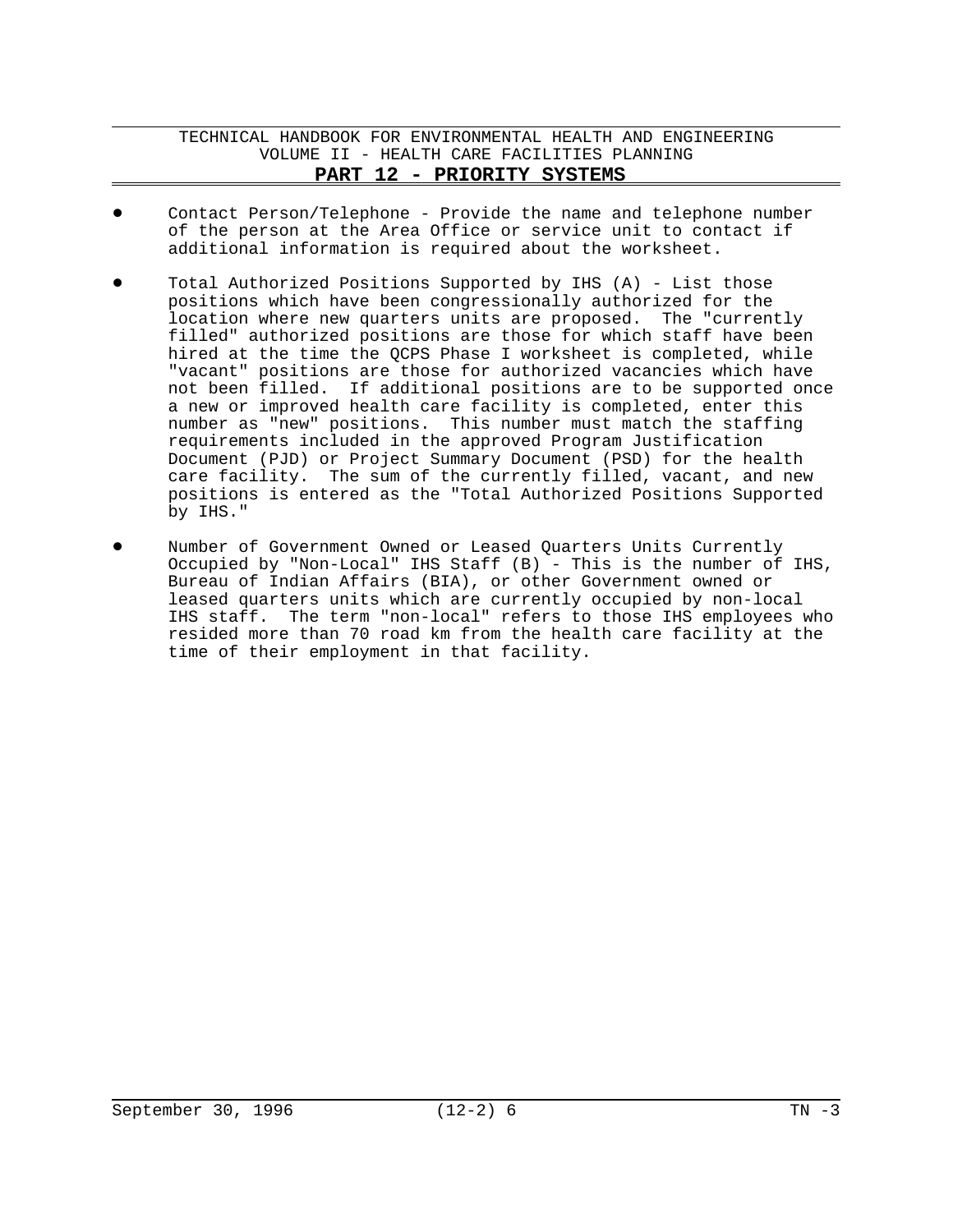# TECHNICAL HANDBOOK FOR ENVIRONMENTAL HEALTH AND ENGINEERING VOLUME II - HEALTH CARE FACILITIES PLANNING

# **PART 12 - PRIORITY SYSTEMS**

| Service Unit                                                                                                                                   |                                                              |                                  | Location            |     |     |     |  |
|------------------------------------------------------------------------------------------------------------------------------------------------|--------------------------------------------------------------|----------------------------------|---------------------|-----|-----|-----|--|
| <b>Contact Person</b>                                                                                                                          |                                                              |                                  | Telephone           |     |     |     |  |
| Total Authorized Positions Supported by IHS                                                                                                    |                                                              |                                  |                     |     |     |     |  |
|                                                                                                                                                | Currently Filled _______ + Vacant ______ + New _____ = (A) _ |                                  |                     |     |     |     |  |
| Number of Government Owned or Leased Quarters Units Currently Occupied by<br>"Non-Local" IHS Staff                                             |                                                              |                                  |                     |     |     | (B) |  |
| Number of Quarters Units Required for "Non-Local" Staff Expected to Fill "Vacant" and "<br>New" IHS Positions                                  |                                                              |                                  |                     |     |     |     |  |
|                                                                                                                                                | Vacant ________ + New ______ = _______ x 0.9 =               |                                  |                     |     |     | (C) |  |
| Total Quarters Units Required = $(B+C)$                                                                                                        |                                                              |                                  |                     |     |     | (D) |  |
| Number of Existing IHS Quarters Units                                                                                                          |                                                              |                                  |                     |     |     | (E) |  |
| Number of "Poor" or "Obsolete/Substandard" IHS Quarters Units<br>Number of Other Government Quarters Units Available to IHS.                   |                                                              |                                  |                     |     |     | (F) |  |
| Agency $\_\$                                                                                                                                   |                                                              |                                  |                     |     |     | (G) |  |
| Total Government Quarters Units Available = $E - F + G$                                                                                        |                                                              |                                  |                     |     |     | (H) |  |
| Additional Quarters Units Required = D - H                                                                                                     |                                                              |                                  |                     | (I) |     |     |  |
| Quarters Requirement Ratio = $100(I/A)$ (If negative, enter 0)                                                                                 |                                                              |                                  |                     | (J) |     |     |  |
| Weighted Isolation Factor (from tabulations below)                                                                                             |                                                              |                                  |                     |     |     | (K) |  |
| <b>QUARTERS CONSTRUCTION PRIORITY SCORE = J x K</b>                                                                                            |                                                              |                                  |                     |     |     | (L) |  |
|                                                                                                                                                |                                                              |                                  |                     |     |     |     |  |
|                                                                                                                                                |                                                              |                                  |                     |     |     |     |  |
| List in order (closest first), the three closest communities with a population of at least 1,500. Use<br>Table I to find the Isolation Factor. |                                                              | <b>WEIGHTED ISOLATION FACTOR</b> |                     |     |     |     |  |
| Community, State                                                                                                                               | Population                                                   | Distance<br>(Road Km)            | Isolation<br>Factor |     |     |     |  |
|                                                                                                                                                |                                                              |                                  |                     | X   | 0.5 | $=$ |  |
|                                                                                                                                                |                                                              |                                  |                     | Х   | 0.2 | $=$ |  |
|                                                                                                                                                |                                                              |                                  |                     | X   | 0.1 | $=$ |  |
|                                                                                                                                                |                                                              |                                  |                     |     |     |     |  |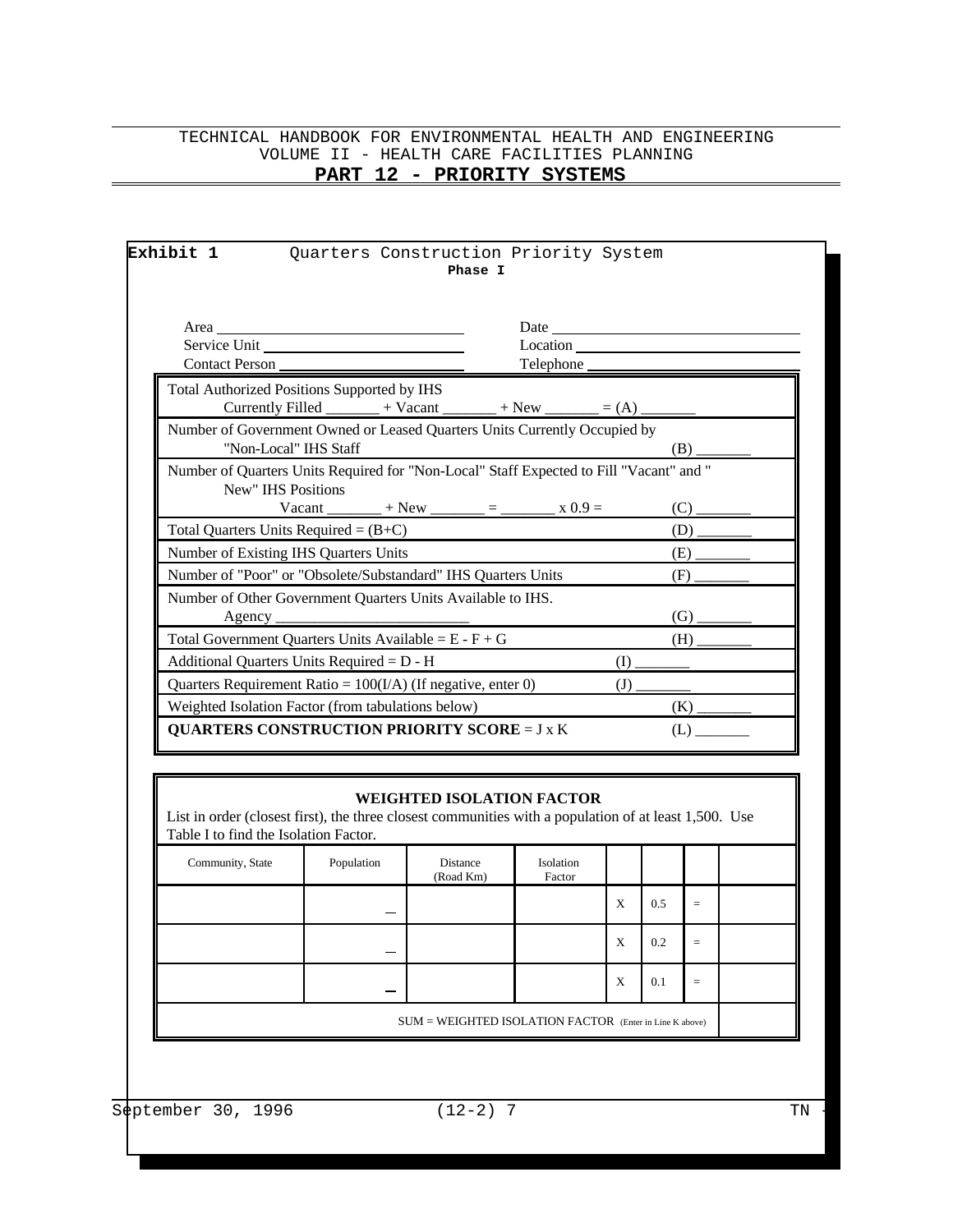### TECHNICAL HANDBOOK FOR ENVIRONMENTAL HEALTH AND ENGINEERING VOLUME II - HEALTH CARE FACILITIES PLANNING

# **PART 12 - PRIORITY SYSTEMS**

| .04<br>.08<br>$1,500 - 1,999$<br>.16<br>.24<br>.32<br>.40<br>.48<br>.56<br>.64<br>.80<br>.97<br>1.00<br>1.00<br>.04<br>.07<br>.21<br>.29<br>.50<br>.57<br>.72<br>$2,000 - 2,999$<br>.14<br>.36<br>.43<br>.86<br>1.00<br>1.00<br>.03<br>.06<br>.32<br>.39<br>.52<br>.78<br>$3,000 - 3,999$<br>.13<br>.19<br>.26<br>.45<br>.65<br>.91<br>1.00<br>.48<br>$4,000 - 4,999$<br>.03<br>.06<br>.12<br>.24<br>.30<br>.36<br>.42<br>.60<br>.73<br>.85<br>.97<br>.18<br>$5,000 - 5,999$<br>.03<br>.06<br>.11<br>.17<br>.23<br>.29<br>.34<br>.40<br>.46<br>.57<br>.69<br>.80<br>.92<br>$6,000 - 6,999$<br>.03<br>.06<br>.22<br>.33<br>.39<br>.11<br>.17<br>.28<br>.44<br>.55<br>.66<br>.77<br>.88<br>7,000 - 7,999<br>.03<br>.05<br>.11<br>.21<br>.27<br>.32<br>.37<br>.43<br>.53<br>.75<br>.16<br>.64<br>.85<br>$8,000 - 9,999$<br>.03<br>.05<br>.10<br>.20<br>.26<br>.31<br>.36<br>.41<br>.51<br>.61<br>.72<br>.82<br>.15<br>.29<br>.39<br>.49<br>.59<br>10,000 - 11,999<br>.02<br>.05<br>.10<br>.15<br>.20<br>.24<br>.34<br>.69<br>.78<br>.02<br>.28<br>12,000 - 14,999<br>.05<br>.09<br>.14<br>.19<br>.24<br>.33<br>.38<br>.47<br>.57<br>.66<br>.76<br>.02<br>.05<br>.23<br>.27<br>.32<br>.45<br>15,000 - 17,999<br>.09<br>.14<br>.18<br>.36<br>.54<br>.63<br>.72<br>.02<br>.22<br>.31<br>.52<br>18,000 - 20,999<br>.04<br>.09<br>.13<br>.17<br>.26<br>.35<br>.44<br>.61<br>.70<br>21,000 - 24,999<br>.02<br>.04<br>.08<br>.13<br>.21<br>.25<br>.30<br>.34<br>.42<br>.51<br>.59<br>.68<br>.17<br>25,000 - 29,999<br>.02<br>.04<br>.08<br>.12<br>.20<br>.25<br>.29<br>.33<br>.41<br>.49<br>.16<br>.57<br>.66<br>.32<br>30,000 - 34,999<br>.02<br>.04<br>.08<br>.12<br>.16<br>.20<br>.24<br>.28<br>.40<br>.48<br>.56<br>.64<br>35,000 - 39,999<br>.02<br>.04<br>.08<br>.12<br>.19<br>.23<br>.27<br>.31<br>.39<br>.47<br>.54<br>.16<br>.62<br>40,000 - 49,999<br>.02<br>.04<br>.08<br>.11<br>.19<br>.23<br>.30<br>.38<br>.60<br>.15<br>.26<br>.45<br>.53<br>50,000 - 69,999<br>.02<br>.04<br>.07<br>.11<br>.22<br>.25<br>.29<br>.43<br>.50<br>.14<br>.18<br>.36<br>.58<br>70,000 - 99,999<br>.02<br>.34<br>.03<br>.07<br>.10<br>.14<br>.17<br>.20<br>.24<br>.27<br>.41<br>.48<br>.55<br>100,000 - 149,999<br>.02<br>.03<br>.19<br>.23<br>.26<br>.32<br>.39<br>.52<br>.06<br>.10<br>.13<br>.16<br>.45<br>150,000 - 199,999<br>.02<br>.03<br>.06<br>.09<br>.12<br>.19<br>.22<br>.25<br>.31<br>.37<br>.43<br>.49<br>.15<br>.01<br>.03<br>.29<br>200,000 - 299,999<br>.06<br>.09<br>.12<br>.15<br>.18<br>.21<br>.24<br>.35<br>.41<br>.47<br>300,000 - 399,999<br>.01<br>.03<br>.11<br>.14<br>.17<br>.20<br>.23<br>.28<br>.34<br>.40<br>.45<br>.06<br>.08<br>.22<br>400,000 - 499,999<br>.01<br>.03<br>.27<br>.33<br>.05<br>.08<br>.11<br>.14<br>.16<br>.19<br>.38<br>.44 | <b>POPULATION</b> | 8  | 15 | 30 | 45 | 60 | 75 | 90 | 110 | 130 | 160 | 200 | 230 | 260 |
|-----------------------------------------------------------------------------------------------------------------------------------------------------------------------------------------------------------------------------------------------------------------------------------------------------------------------------------------------------------------------------------------------------------------------------------------------------------------------------------------------------------------------------------------------------------------------------------------------------------------------------------------------------------------------------------------------------------------------------------------------------------------------------------------------------------------------------------------------------------------------------------------------------------------------------------------------------------------------------------------------------------------------------------------------------------------------------------------------------------------------------------------------------------------------------------------------------------------------------------------------------------------------------------------------------------------------------------------------------------------------------------------------------------------------------------------------------------------------------------------------------------------------------------------------------------------------------------------------------------------------------------------------------------------------------------------------------------------------------------------------------------------------------------------------------------------------------------------------------------------------------------------------------------------------------------------------------------------------------------------------------------------------------------------------------------------------------------------------------------------------------------------------------------------------------------------------------------------------------------------------------------------------------------------------------------------------------------------------------------------------------------------------------------------------------------------------------------------------------------------------------------------------------------------------------------------------------------------------------------------------------------------------------------------------------------------------------------------------------------------------------------|-------------------|----|----|----|----|----|----|----|-----|-----|-----|-----|-----|-----|
|                                                                                                                                                                                                                                                                                                                                                                                                                                                                                                                                                                                                                                                                                                                                                                                                                                                                                                                                                                                                                                                                                                                                                                                                                                                                                                                                                                                                                                                                                                                                                                                                                                                                                                                                                                                                                                                                                                                                                                                                                                                                                                                                                                                                                                                                                                                                                                                                                                                                                                                                                                                                                                                                                                                                                           |                   |    |    |    |    |    |    |    |     |     |     |     |     |     |
|                                                                                                                                                                                                                                                                                                                                                                                                                                                                                                                                                                                                                                                                                                                                                                                                                                                                                                                                                                                                                                                                                                                                                                                                                                                                                                                                                                                                                                                                                                                                                                                                                                                                                                                                                                                                                                                                                                                                                                                                                                                                                                                                                                                                                                                                                                                                                                                                                                                                                                                                                                                                                                                                                                                                                           |                   |    |    |    |    |    |    |    |     |     |     |     |     |     |
|                                                                                                                                                                                                                                                                                                                                                                                                                                                                                                                                                                                                                                                                                                                                                                                                                                                                                                                                                                                                                                                                                                                                                                                                                                                                                                                                                                                                                                                                                                                                                                                                                                                                                                                                                                                                                                                                                                                                                                                                                                                                                                                                                                                                                                                                                                                                                                                                                                                                                                                                                                                                                                                                                                                                                           |                   |    |    |    |    |    |    |    |     |     |     |     |     |     |
|                                                                                                                                                                                                                                                                                                                                                                                                                                                                                                                                                                                                                                                                                                                                                                                                                                                                                                                                                                                                                                                                                                                                                                                                                                                                                                                                                                                                                                                                                                                                                                                                                                                                                                                                                                                                                                                                                                                                                                                                                                                                                                                                                                                                                                                                                                                                                                                                                                                                                                                                                                                                                                                                                                                                                           |                   |    |    |    |    |    |    |    |     |     |     |     |     |     |
|                                                                                                                                                                                                                                                                                                                                                                                                                                                                                                                                                                                                                                                                                                                                                                                                                                                                                                                                                                                                                                                                                                                                                                                                                                                                                                                                                                                                                                                                                                                                                                                                                                                                                                                                                                                                                                                                                                                                                                                                                                                                                                                                                                                                                                                                                                                                                                                                                                                                                                                                                                                                                                                                                                                                                           |                   |    |    |    |    |    |    |    |     |     |     |     |     |     |
|                                                                                                                                                                                                                                                                                                                                                                                                                                                                                                                                                                                                                                                                                                                                                                                                                                                                                                                                                                                                                                                                                                                                                                                                                                                                                                                                                                                                                                                                                                                                                                                                                                                                                                                                                                                                                                                                                                                                                                                                                                                                                                                                                                                                                                                                                                                                                                                                                                                                                                                                                                                                                                                                                                                                                           |                   |    |    |    |    |    |    |    |     |     |     |     |     |     |
|                                                                                                                                                                                                                                                                                                                                                                                                                                                                                                                                                                                                                                                                                                                                                                                                                                                                                                                                                                                                                                                                                                                                                                                                                                                                                                                                                                                                                                                                                                                                                                                                                                                                                                                                                                                                                                                                                                                                                                                                                                                                                                                                                                                                                                                                                                                                                                                                                                                                                                                                                                                                                                                                                                                                                           |                   |    |    |    |    |    |    |    |     |     |     |     |     |     |
|                                                                                                                                                                                                                                                                                                                                                                                                                                                                                                                                                                                                                                                                                                                                                                                                                                                                                                                                                                                                                                                                                                                                                                                                                                                                                                                                                                                                                                                                                                                                                                                                                                                                                                                                                                                                                                                                                                                                                                                                                                                                                                                                                                                                                                                                                                                                                                                                                                                                                                                                                                                                                                                                                                                                                           |                   |    |    |    |    |    |    |    |     |     |     |     |     |     |
|                                                                                                                                                                                                                                                                                                                                                                                                                                                                                                                                                                                                                                                                                                                                                                                                                                                                                                                                                                                                                                                                                                                                                                                                                                                                                                                                                                                                                                                                                                                                                                                                                                                                                                                                                                                                                                                                                                                                                                                                                                                                                                                                                                                                                                                                                                                                                                                                                                                                                                                                                                                                                                                                                                                                                           |                   |    |    |    |    |    |    |    |     |     |     |     |     |     |
|                                                                                                                                                                                                                                                                                                                                                                                                                                                                                                                                                                                                                                                                                                                                                                                                                                                                                                                                                                                                                                                                                                                                                                                                                                                                                                                                                                                                                                                                                                                                                                                                                                                                                                                                                                                                                                                                                                                                                                                                                                                                                                                                                                                                                                                                                                                                                                                                                                                                                                                                                                                                                                                                                                                                                           |                   |    |    |    |    |    |    |    |     |     |     |     |     |     |
|                                                                                                                                                                                                                                                                                                                                                                                                                                                                                                                                                                                                                                                                                                                                                                                                                                                                                                                                                                                                                                                                                                                                                                                                                                                                                                                                                                                                                                                                                                                                                                                                                                                                                                                                                                                                                                                                                                                                                                                                                                                                                                                                                                                                                                                                                                                                                                                                                                                                                                                                                                                                                                                                                                                                                           |                   |    |    |    |    |    |    |    |     |     |     |     |     |     |
|                                                                                                                                                                                                                                                                                                                                                                                                                                                                                                                                                                                                                                                                                                                                                                                                                                                                                                                                                                                                                                                                                                                                                                                                                                                                                                                                                                                                                                                                                                                                                                                                                                                                                                                                                                                                                                                                                                                                                                                                                                                                                                                                                                                                                                                                                                                                                                                                                                                                                                                                                                                                                                                                                                                                                           |                   |    |    |    |    |    |    |    |     |     |     |     |     |     |
|                                                                                                                                                                                                                                                                                                                                                                                                                                                                                                                                                                                                                                                                                                                                                                                                                                                                                                                                                                                                                                                                                                                                                                                                                                                                                                                                                                                                                                                                                                                                                                                                                                                                                                                                                                                                                                                                                                                                                                                                                                                                                                                                                                                                                                                                                                                                                                                                                                                                                                                                                                                                                                                                                                                                                           |                   |    |    |    |    |    |    |    |     |     |     |     |     |     |
|                                                                                                                                                                                                                                                                                                                                                                                                                                                                                                                                                                                                                                                                                                                                                                                                                                                                                                                                                                                                                                                                                                                                                                                                                                                                                                                                                                                                                                                                                                                                                                                                                                                                                                                                                                                                                                                                                                                                                                                                                                                                                                                                                                                                                                                                                                                                                                                                                                                                                                                                                                                                                                                                                                                                                           |                   |    |    |    |    |    |    |    |     |     |     |     |     |     |
|                                                                                                                                                                                                                                                                                                                                                                                                                                                                                                                                                                                                                                                                                                                                                                                                                                                                                                                                                                                                                                                                                                                                                                                                                                                                                                                                                                                                                                                                                                                                                                                                                                                                                                                                                                                                                                                                                                                                                                                                                                                                                                                                                                                                                                                                                                                                                                                                                                                                                                                                                                                                                                                                                                                                                           |                   |    |    |    |    |    |    |    |     |     |     |     |     |     |
|                                                                                                                                                                                                                                                                                                                                                                                                                                                                                                                                                                                                                                                                                                                                                                                                                                                                                                                                                                                                                                                                                                                                                                                                                                                                                                                                                                                                                                                                                                                                                                                                                                                                                                                                                                                                                                                                                                                                                                                                                                                                                                                                                                                                                                                                                                                                                                                                                                                                                                                                                                                                                                                                                                                                                           |                   |    |    |    |    |    |    |    |     |     |     |     |     |     |
|                                                                                                                                                                                                                                                                                                                                                                                                                                                                                                                                                                                                                                                                                                                                                                                                                                                                                                                                                                                                                                                                                                                                                                                                                                                                                                                                                                                                                                                                                                                                                                                                                                                                                                                                                                                                                                                                                                                                                                                                                                                                                                                                                                                                                                                                                                                                                                                                                                                                                                                                                                                                                                                                                                                                                           |                   |    |    |    |    |    |    |    |     |     |     |     |     |     |
|                                                                                                                                                                                                                                                                                                                                                                                                                                                                                                                                                                                                                                                                                                                                                                                                                                                                                                                                                                                                                                                                                                                                                                                                                                                                                                                                                                                                                                                                                                                                                                                                                                                                                                                                                                                                                                                                                                                                                                                                                                                                                                                                                                                                                                                                                                                                                                                                                                                                                                                                                                                                                                                                                                                                                           |                   |    |    |    |    |    |    |    |     |     |     |     |     |     |
|                                                                                                                                                                                                                                                                                                                                                                                                                                                                                                                                                                                                                                                                                                                                                                                                                                                                                                                                                                                                                                                                                                                                                                                                                                                                                                                                                                                                                                                                                                                                                                                                                                                                                                                                                                                                                                                                                                                                                                                                                                                                                                                                                                                                                                                                                                                                                                                                                                                                                                                                                                                                                                                                                                                                                           |                   |    |    |    |    |    |    |    |     |     |     |     |     |     |
|                                                                                                                                                                                                                                                                                                                                                                                                                                                                                                                                                                                                                                                                                                                                                                                                                                                                                                                                                                                                                                                                                                                                                                                                                                                                                                                                                                                                                                                                                                                                                                                                                                                                                                                                                                                                                                                                                                                                                                                                                                                                                                                                                                                                                                                                                                                                                                                                                                                                                                                                                                                                                                                                                                                                                           |                   |    |    |    |    |    |    |    |     |     |     |     |     |     |
|                                                                                                                                                                                                                                                                                                                                                                                                                                                                                                                                                                                                                                                                                                                                                                                                                                                                                                                                                                                                                                                                                                                                                                                                                                                                                                                                                                                                                                                                                                                                                                                                                                                                                                                                                                                                                                                                                                                                                                                                                                                                                                                                                                                                                                                                                                                                                                                                                                                                                                                                                                                                                                                                                                                                                           |                   |    |    |    |    |    |    |    |     |     |     |     |     |     |
|                                                                                                                                                                                                                                                                                                                                                                                                                                                                                                                                                                                                                                                                                                                                                                                                                                                                                                                                                                                                                                                                                                                                                                                                                                                                                                                                                                                                                                                                                                                                                                                                                                                                                                                                                                                                                                                                                                                                                                                                                                                                                                                                                                                                                                                                                                                                                                                                                                                                                                                                                                                                                                                                                                                                                           |                   |    |    |    |    |    |    |    |     |     |     |     |     |     |
|                                                                                                                                                                                                                                                                                                                                                                                                                                                                                                                                                                                                                                                                                                                                                                                                                                                                                                                                                                                                                                                                                                                                                                                                                                                                                                                                                                                                                                                                                                                                                                                                                                                                                                                                                                                                                                                                                                                                                                                                                                                                                                                                                                                                                                                                                                                                                                                                                                                                                                                                                                                                                                                                                                                                                           |                   |    |    |    |    |    |    |    |     |     |     |     |     |     |
|                                                                                                                                                                                                                                                                                                                                                                                                                                                                                                                                                                                                                                                                                                                                                                                                                                                                                                                                                                                                                                                                                                                                                                                                                                                                                                                                                                                                                                                                                                                                                                                                                                                                                                                                                                                                                                                                                                                                                                                                                                                                                                                                                                                                                                                                                                                                                                                                                                                                                                                                                                                                                                                                                                                                                           |                   |    |    |    |    |    |    |    |     |     |     |     |     |     |
|                                                                                                                                                                                                                                                                                                                                                                                                                                                                                                                                                                                                                                                                                                                                                                                                                                                                                                                                                                                                                                                                                                                                                                                                                                                                                                                                                                                                                                                                                                                                                                                                                                                                                                                                                                                                                                                                                                                                                                                                                                                                                                                                                                                                                                                                                                                                                                                                                                                                                                                                                                                                                                                                                                                                                           |                   |    |    |    |    |    |    |    |     |     |     |     |     |     |
| the health care facility.                                                                                                                                                                                                                                                                                                                                                                                                                                                                                                                                                                                                                                                                                                                                                                                                                                                                                                                                                                                                                                                                                                                                                                                                                                                                                                                                                                                                                                                                                                                                                                                                                                                                                                                                                                                                                                                                                                                                                                                                                                                                                                                                                                                                                                                                                                                                                                                                                                                                                                                                                                                                                                                                                                                                 |                   | 1. |    |    |    |    |    |    |     |     |     |     |     |     |
| Solution:<br>In the "Population" column, find the row which contains the given population, i.e., 5,000 -                                                                                                                                                                                                                                                                                                                                                                                                                                                                                                                                                                                                                                                                                                                                                                                                                                                                                                                                                                                                                                                                                                                                                                                                                                                                                                                                                                                                                                                                                                                                                                                                                                                                                                                                                                                                                                                                                                                                                                                                                                                                                                                                                                                                                                                                                                                                                                                                                                                                                                                                                                                                                                                  |                   |    |    |    |    |    |    |    |     |     |     |     |     |     |
| 5,999.<br>2.                                                                                                                                                                                                                                                                                                                                                                                                                                                                                                                                                                                                                                                                                                                                                                                                                                                                                                                                                                                                                                                                                                                                                                                                                                                                                                                                                                                                                                                                                                                                                                                                                                                                                                                                                                                                                                                                                                                                                                                                                                                                                                                                                                                                                                                                                                                                                                                                                                                                                                                                                                                                                                                                                                                                              |                   |    |    |    |    |    |    |    |     |     |     |     |     |     |
| Read across this row to the first "Distance" column which is greater than or equal to 32 km,<br>i.e., 45.                                                                                                                                                                                                                                                                                                                                                                                                                                                                                                                                                                                                                                                                                                                                                                                                                                                                                                                                                                                                                                                                                                                                                                                                                                                                                                                                                                                                                                                                                                                                                                                                                                                                                                                                                                                                                                                                                                                                                                                                                                                                                                                                                                                                                                                                                                                                                                                                                                                                                                                                                                                                                                                 |                   |    |    |    |    |    |    |    |     |     |     |     |     |     |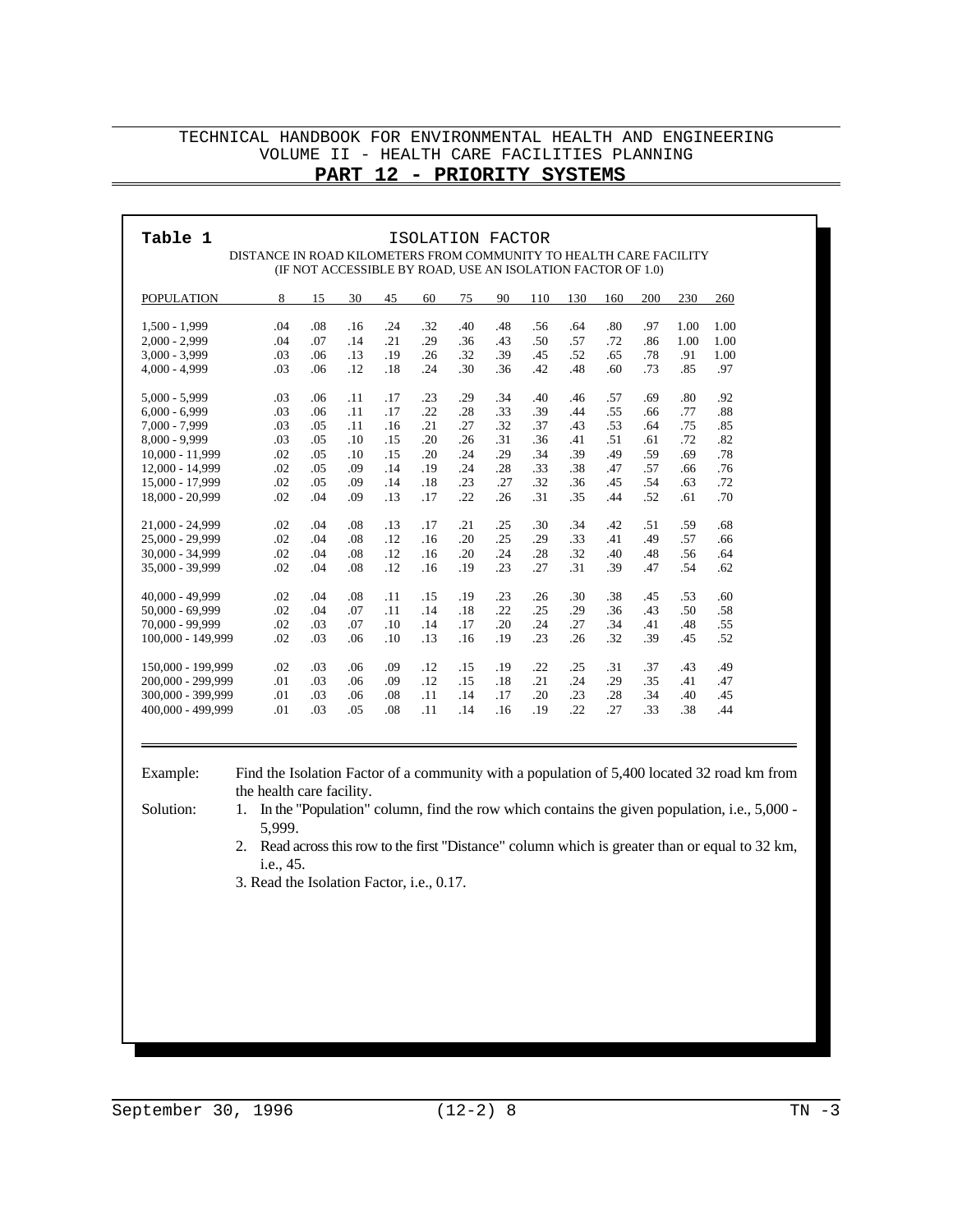- Number of Quarters Units Required for "Non-Local" Staff Expected to Fill "Vacant" and "New" IHS Positions (C) - This is determined by estimating the number of currently vacant IHS positions and new IHS positions that are expected to be filled with "non-local" staff, i.e., employees residing greater than 70 road km from the health care facility at the time of their employment in that facility. This should be a realistic estimate taking into account the type of positions to be filled, the availability of qualified personnel from the local area, and past experience. It is expected that the ratio of non-local staff to total staff for the currently filled positions would provide a close approximation in determining this ratio for new and vacant positions. This total (vacant plus new positions to be filled with "non-local" staff) is multiplied by 90 percent to estimate the number of quarters units required. The 90 percent adjustment factor is based on the assumption that 10 percent of the non-local staff will prefer to build their house, choose to live more than 70 road km from the health care facility, or be married to another IHS employee and require only one quarters unit for both.
- Total Quarters Units Required (D) Total quarters units required is the sum of the Government owned or leased quarters units currently occupied by non-local IHS staff (B) plus the quarters units required for vacant and new IHS positions expected to be filled with non-local staff (C).
- Number of Existing IHS Quarters Units  $(E)$  Enter the number of all existing IHS owned or leased quarters units located 70 road km or less from the health care facility. This number should match the number of quarters units listed in the IHS QTIS database.
- Number of "Poor" or "Obsolete/Substandard" IHS Quarters Units (F) - This is the number of quarters units in the total number of existing IHS quarters units (E) which do not meet minimum standards, i.e., those classified as "poor" or "obsolete/substandard." These classifications, as defined in the Quarters Management Program, Chapter 13, Part V, Indian Health Manual, should be consistent with the designation listed in the IHS QTIS database.
- Number of Other Government Quarters Units Available to IHS  $(G)$  -This is the number of other Government quarters units that meet minimum standards which are available to IHS for occupancy by IHS staff. These are units owned or leased by other Government agencies located 70 road km or less from the health care facility. Also identify the Government agency name in the space provided.
- Total Government Quarters Units Available (H) This is the number of Government quarters units available for occupancy by IHS staff.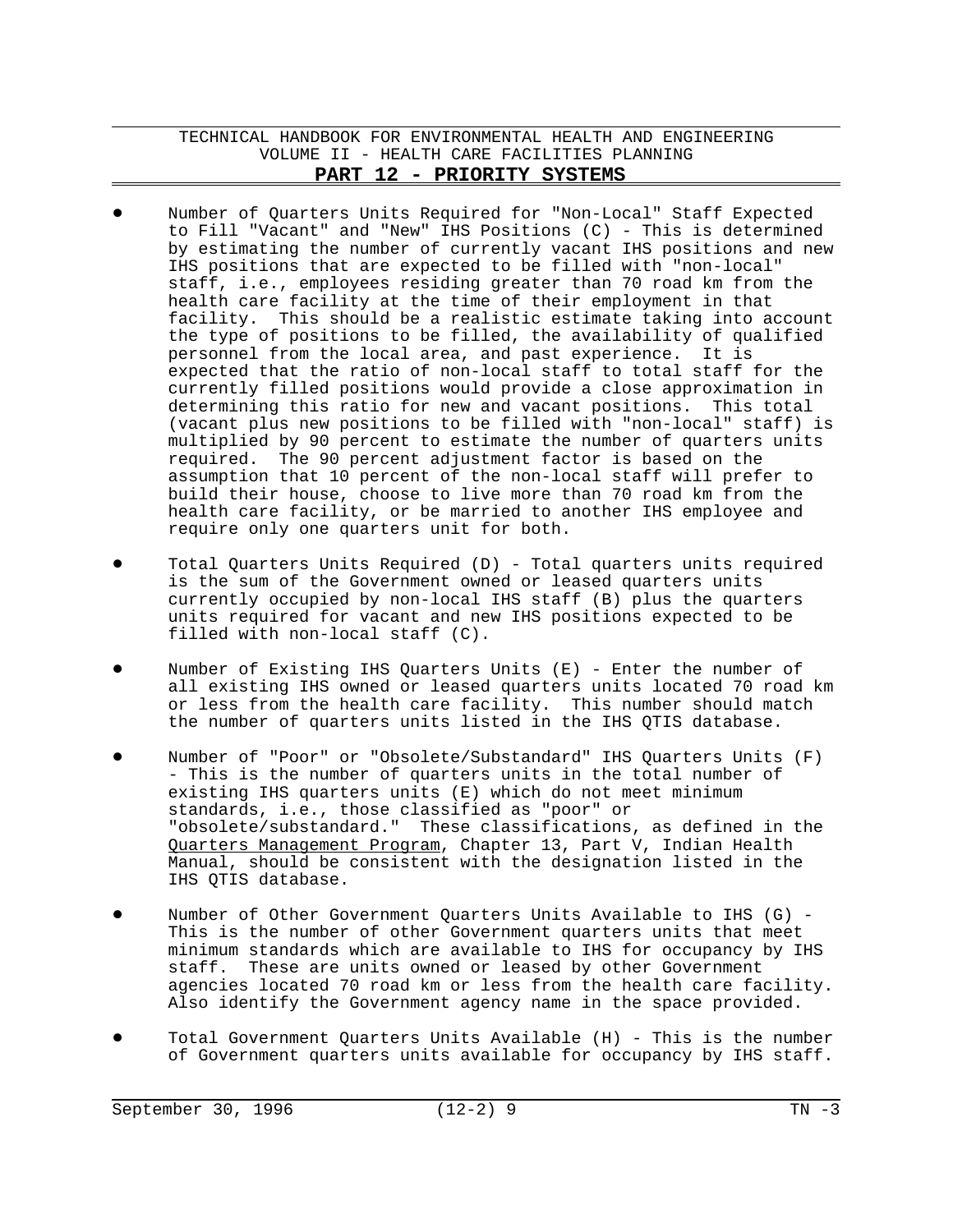This is determined by subtracting the number of poor or obsolete/substandard quarters units (F) from the sum of the existing IHS quarters units (E) and the number of other Government owned or leased quarters units available to IHS (G).

- Additional Quarters Units Required (I) This is the total number of quarters units required (D) minus the number of available Government quarters units (H). This is the number of additional quarters units required to house non-local employees for whom Government quarters units are not available. If this number is less than one, no additional quarters units are required.
- Quarters Requirement Ratio (J) This is 100 times the ratio of the additional quarters units required (I) to the total authorized positions supported by IHS (A). If this ratio is negative (because there is a negative need for additional quarters units), enter zero as the quarters requirement ratio.
- Weighted Isolation Factor  $(K)$  This factor is used to adjust the quarters requirement ratio to account for the relative isolation of a specific health care facility location. The data is compiled in the tabulations at the bottom of the Phase I QCPS worksheet. The model used to determine the weighted isolation factor assumes that relative isolation is directly proportional to the distance a specific location is from communities with a population of at least 1,500. It also assumes that the larger the population of a nearby community, the lower the isolation factor, i.e., isolation of a location is inversely proportional to the population of the adjacent communities.

Table I provides isolation factors for communities with various distance and population combinations. The "weighted isolation factor" is determined by evaluating the isolation factor for the three closest communities with a population of at least 1,500, including the community in which the health care facility is located, if appropriate. These three isolation factors are combined into a single weighted isolation factor by allocating 50 percent of the factor for the closest community, 30 percent for the second closest community, and 20 percent for the third closest community.

When completing the tabulations at the bottom of the Phase I QCPS worksheet to determine the weighted isolation factor, use population and distance figures taken from the latest edition of the Rand McNally Road Atlas. The distance is based on road km using the most time efficient route. For locations where a community is not accessible by roads (e.g., rural locations in bush Alaska), an isolation factor of 1.00 is applied.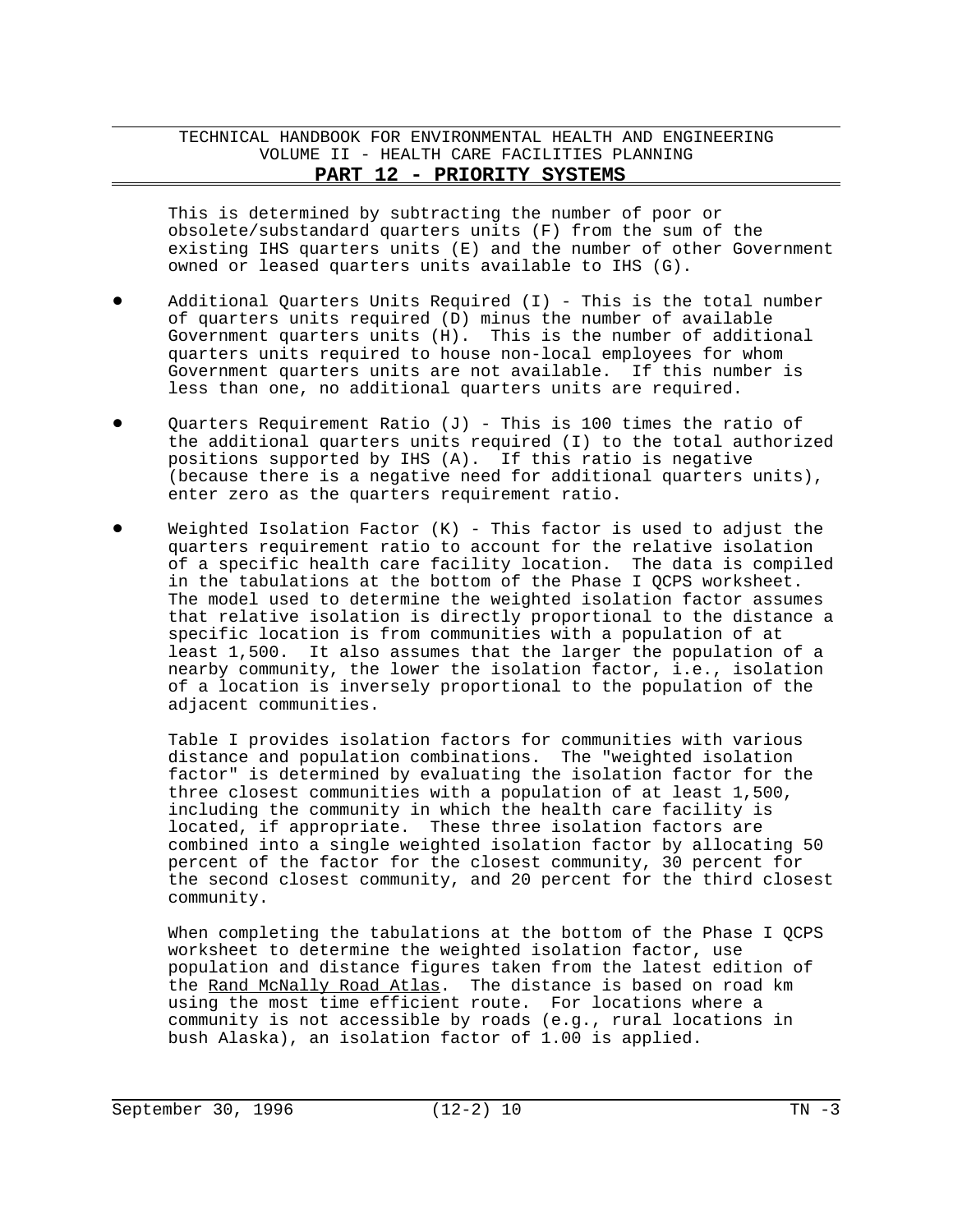TECHNICAL HANDBOOK FOR ENVIRONMENTAL HEALTH AND ENGINEERING VOLUME II - HEALTH CARE FACILITIES PLANNING

## **PART 12 - PRIORITY SYSTEMS**

QUARTERS CONSTRUCTION PRIORITY SCORE (L) - This is the product of the "weighted isolation factor" and the "quarters requirement ratio."

# **12-2.4 PHASE II**

Phase II of the QCPS expands on the data provided in Phase I. The information, as detailed in the following sections, is required.

- Staffing roster and analysis.
- Status of all existing quarters units, including assignable IHS owned or leased quarters units and other Government quarters units which are available for occupancy by IHS staff.
- Availability of private sector housing units.
- Determination of additional Government quarters units required.

### A. Staffing Roster and Analysis

The information concerning staff housing status is provided in a QCPS worksheet entitled "Phase II - Staffing Roster" as shown in Exhibit 2. Headquarters IHS validates the staffing data using staffing records and the IHS Resource Requirements Methodology. Guidance for this worksheet is described below.

- Area Enter the name of the IHS Area Office.
- Date Enter the date this QCPS Phase II worksheet was completed.
- Service Unit Enter the name of the IHS service unit in which the proposed new quarters units will be located.
- Location Describe the specific location where the proposed new quarters units will be located. If appropriate, use the installation name which matches the IHS QTIS database.
- Contact Person/Telephone Provide the name and telephone number of the person at the Area Office or service unit to contact if additional information is required about the worksheet.
- Position List those positions which have been congressionally authorized for the location where new quarters units are proposed. If the health care facility is being operated by someone other than IHS, e.g., a tribe, then include only those positions which are funded by IHS.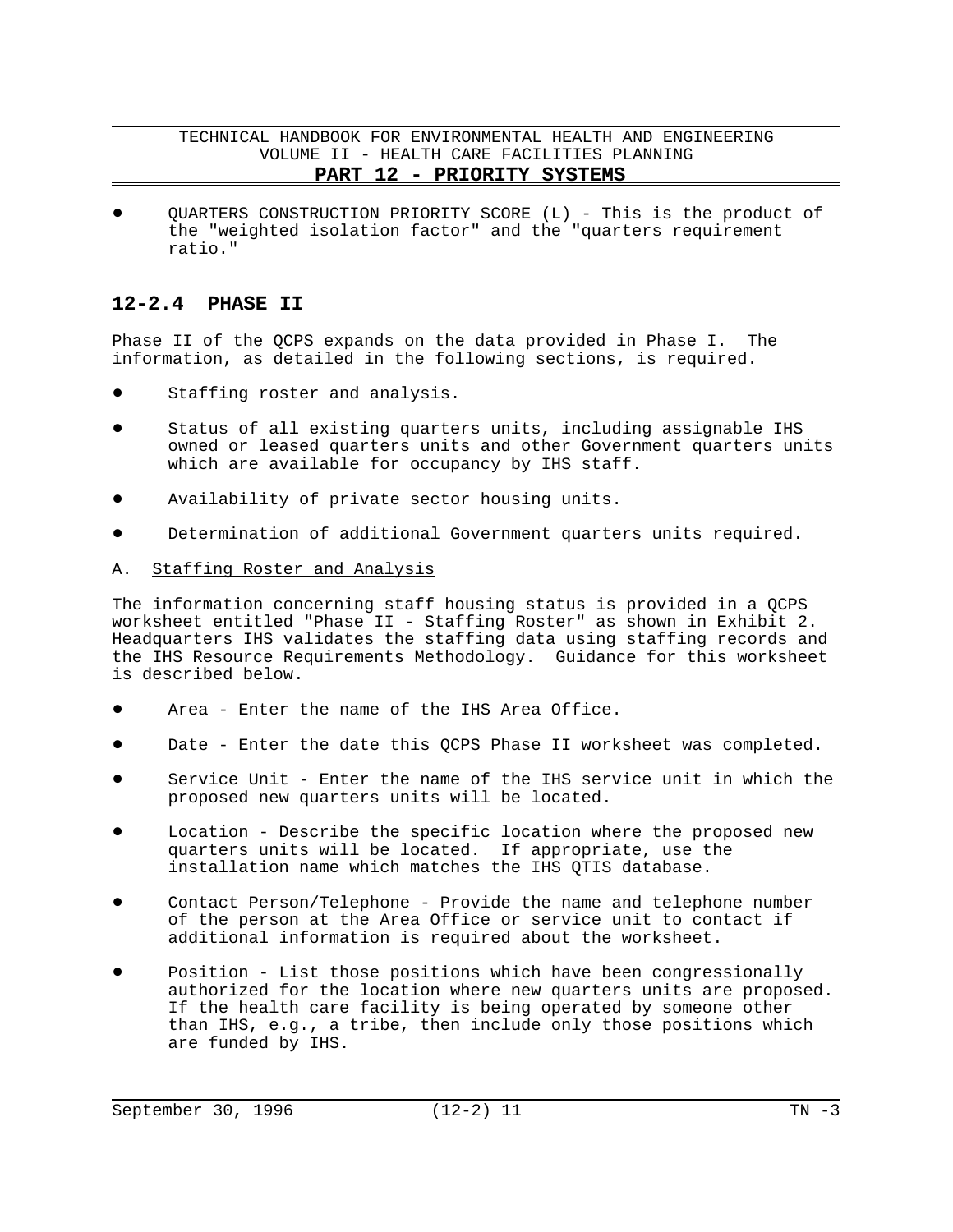- Position Status (Filled/Vacant/New) Check the appropriate column which describes the status of the position. The "filled" authorized positions are those for which staff have been hired at the time the QCPS worksheet for Phase II is completed, while "vacant" positions are those for authorized vacancies which have not been filled. "New" positions are those to support a new or improved health care facility when it is completed and must match the staffing requirements included in the approved PJD for the health care facility.
- Employee Status (Local/Non-Local) Check the appropriate column to describe whether the position is filled or is expected to be filled with a "local" or "non-local" employee. The term non-local refers to those IHS employees who resided more than 70 road km from the health care facility at the time of their employment. For vacant and new positions, this is an estimate of the positions that are expected to be filled with non-local staff, i.e., employees residing more than 70 road km from the health care facility at the time of their employment in that facility. This should be a realistic estimate taking into account the type of positions to be filled, the availability of qualified personnel from the local area, and past experience. The ratio of non-local staff to total staff for the currently filled positions should provide a close approximation in determining this ratio for new and vacant positions.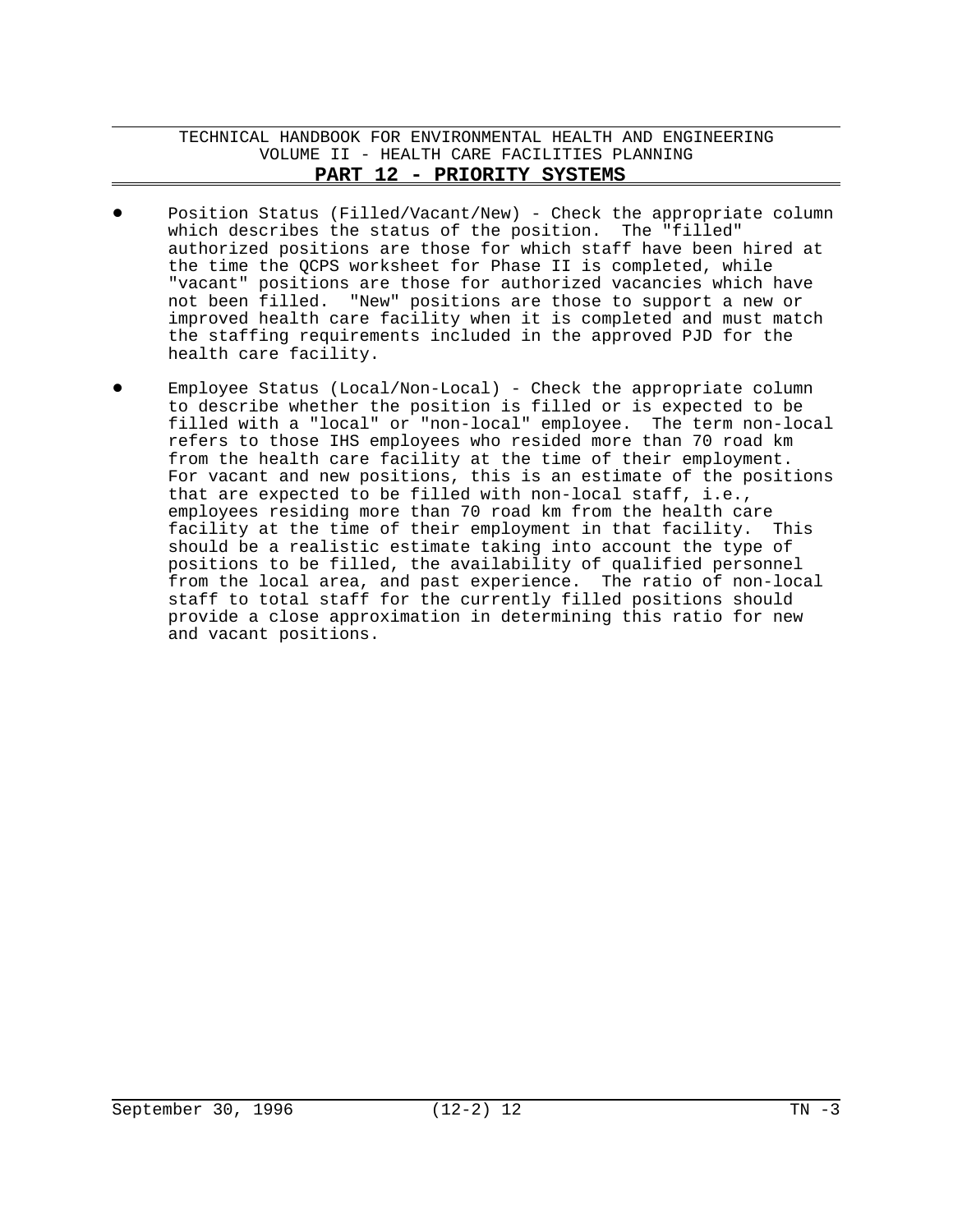| Service Unit   |        |                        |     | $\frac{1}{2}$ |                        |    |               |                                 |
|----------------|--------|------------------------|-----|---------------|------------------------|----|---------------|---------------------------------|
| Contact Person |        |                        |     | Telephone     |                        |    |               |                                 |
|                |        | <b>Position Status</b> |     |               | <b>Employee Status</b> |    | Housing Type* |                                 |
| Position       | Filled | Vacant                 | New | Local         | Non-<br>Local          | GQ | LP            | $\ensuremath{\text{NP}}\xspace$ |
|                |        |                        |     |               |                        |    |               |                                 |
|                |        |                        |     |               |                        |    |               |                                 |
|                |        |                        |     |               |                        |    |               |                                 |
|                |        |                        |     |               |                        |    |               |                                 |
|                |        |                        |     |               |                        |    |               |                                 |
|                |        |                        |     |               |                        |    |               |                                 |
|                |        |                        |     |               |                        |    |               |                                 |
|                |        |                        |     |               |                        |    |               |                                 |
|                |        |                        |     |               |                        |    |               |                                 |
|                |        |                        |     |               |                        |    |               |                                 |
|                |        |                        |     |               |                        |    |               |                                 |
|                |        |                        |     |               |                        |    |               |                                 |
|                |        |                        |     |               |                        |    |               |                                 |
|                |        |                        |     |               |                        |    |               |                                 |
|                |        |                        |     |               |                        |    |               |                                 |
|                |        |                        |     |               |                        |    |               |                                 |
|                |        |                        |     |               |                        |    |               |                                 |
|                |        |                        |     |               |                        |    |               |                                 |
|                |        |                        |     |               |                        |    |               |                                 |
| Totals         |        |                        |     |               |                        |    |               |                                 |

Page <u>\_\_\_\_\_</u> of \_\_\_\_\_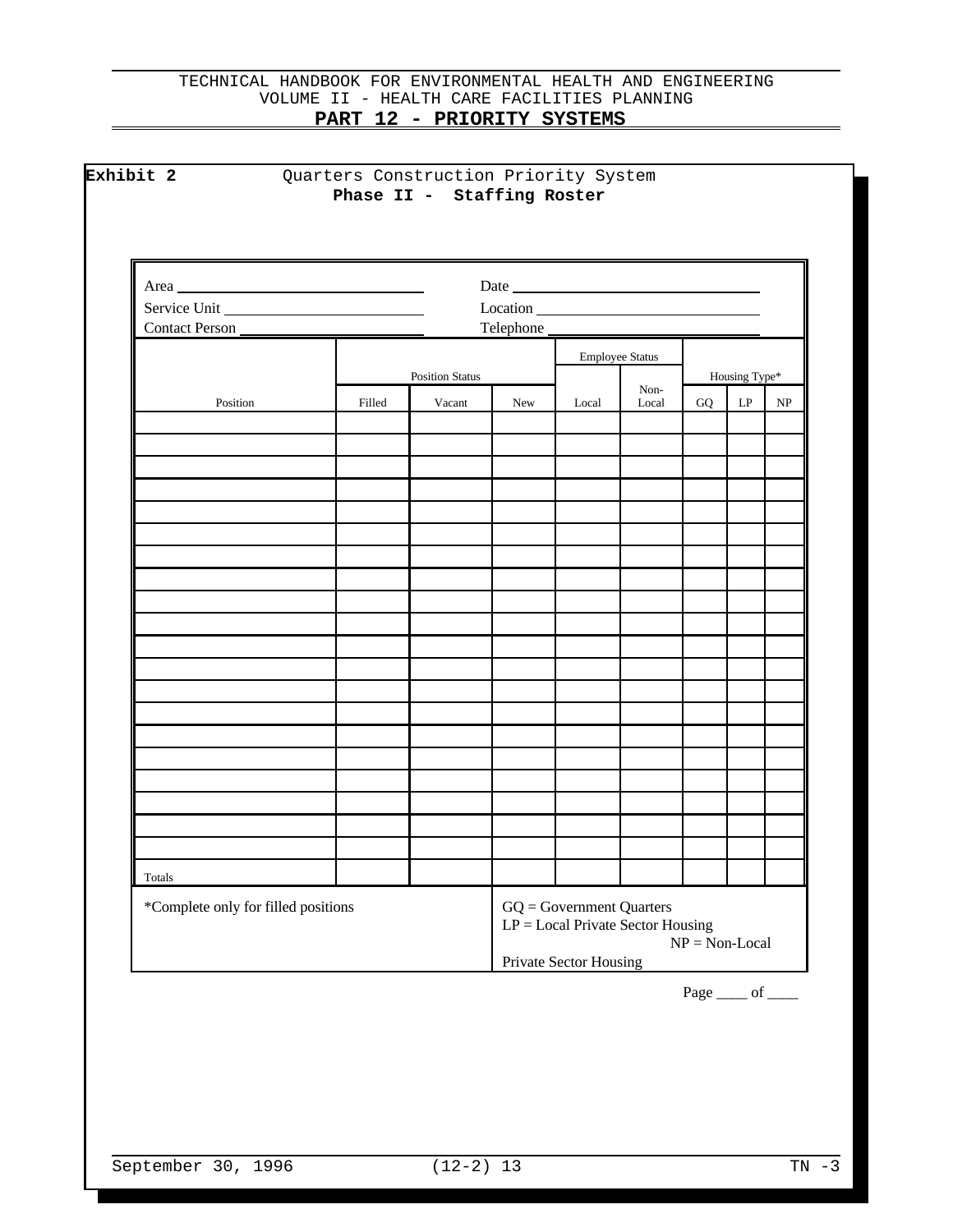- Housing Type  $(GQ/LP/NP)$  For each "filled" position listed, check the column which indicates the type of housing utilized by that position, i.e., where the employee currently resides. There are three choices:
	- Government Quarters (GQ) This includes existing IHS quarters units which are IHS owned or leased and located 70 road km or less from the health care facility. It also includes other Government quarters units owned or leased by other Government agencies located 70 road km or less from the health care facility, which are available to IHS for occupancy by IHS staff.
	- Local Private Sector Housing (LP) This is all types of housing units, except Government quarters units, located 70 road km or less from the health care facility, which the employee owns, rents, or otherwise occupies.
	- Non-Local Private Sector Housing (NP) This is all types of housing units, except Government quarters units, located more than 70 road km from the health care facility, which the employee owns, rents, or otherwise occupies.
- Totals Provide totals at the bottom of each column.
- Page Number For locations where more than 20 positions are identified, it will be necessary to use multiple pages of the worksheet. Number each page consecutively beginning with page 1 and list the total number of pages, i.e., "Page 2 of 4."

The information contained in the "Phase II - Staffing Roster" worksheet is summarized in the "Phase II - Staffing Analysis" worksheet shown in Exhibit 3. Numbers are entered in this worksheet by category in a tree diagram format such that the sum of the parts always equals the total. This pictorial summary of the staffing at a health care facility is essential in determining the potential requirements for additional quarters units.

### B. Existing Government Quarters Units

To be included with Phase II is documentation on the status of all existing Government quarters units (both IHS and those owned by other Government agencies) located 70 road km or less from the health care facility. The following information should be provided in tabular form similar to the example form provided in Exhibit 4.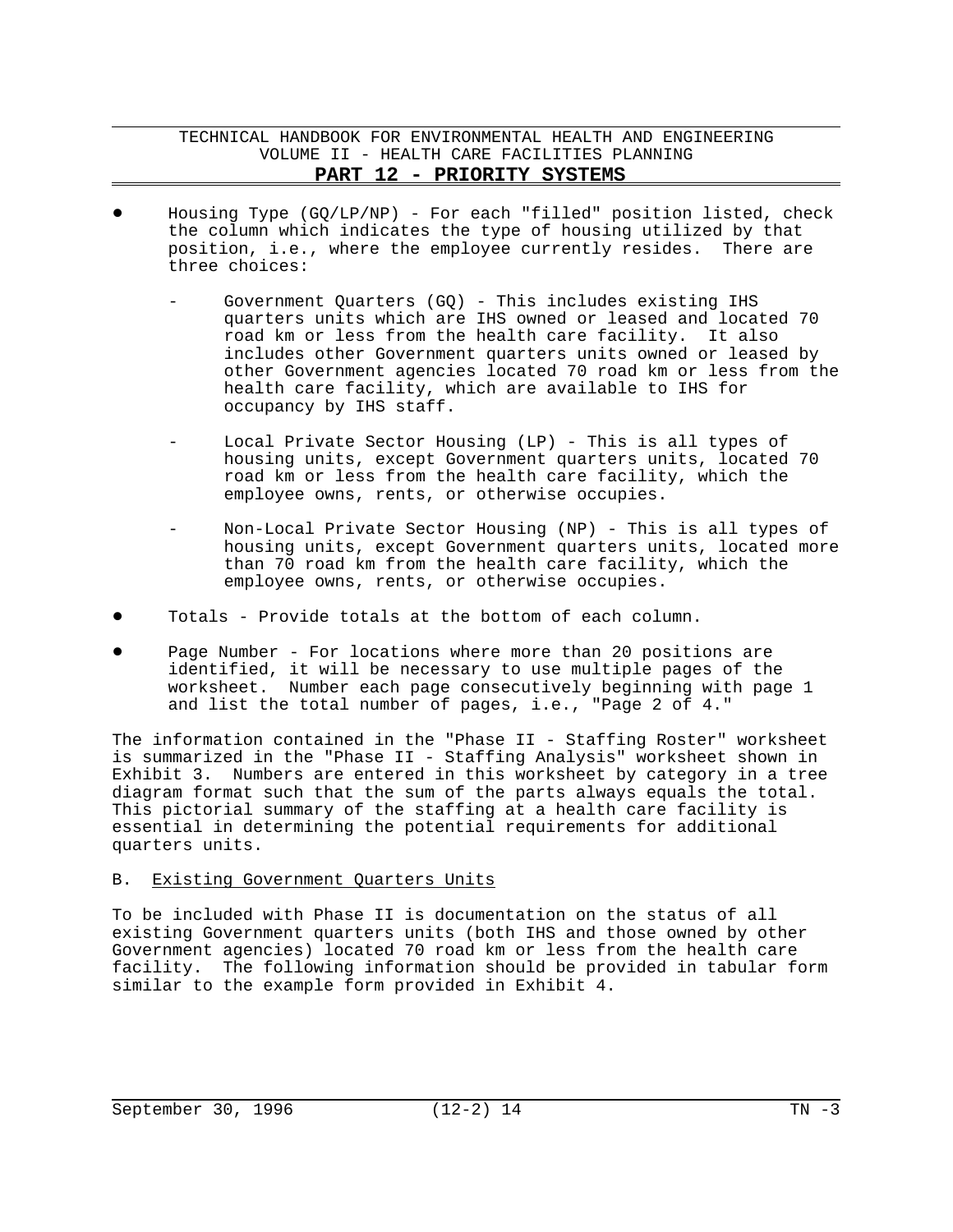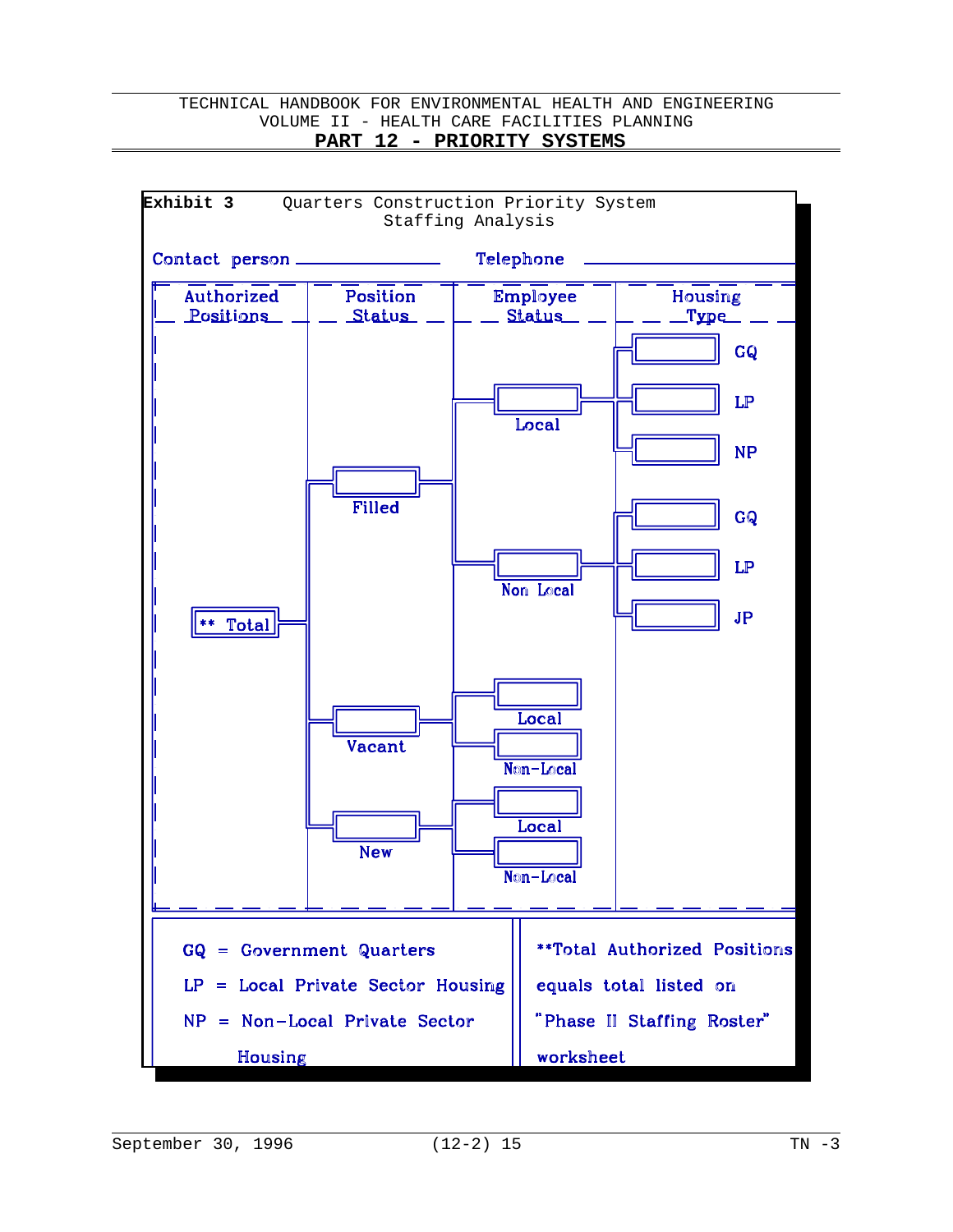| Area_ |                           |                                                       |                        | Installation No.      |                       |
|-------|---------------------------|-------------------------------------------------------|------------------------|-----------------------|-----------------------|
|       |                           | Total Number of Govt. Quarters Units at This Location | (IHS)                  | (Other<br>Govt.)      |                       |
| Owner | <b>Building</b><br>Number | Quarters<br>Designation                               | Quarter<br>Description | External<br>Condition | Internal<br>Condition |
|       |                           |                                                       |                        |                       |                       |
|       |                           |                                                       |                        |                       |                       |
|       |                           |                                                       |                        |                       |                       |
|       |                           |                                                       |                        |                       |                       |
|       |                           |                                                       |                        |                       |                       |
|       |                           |                                                       |                        |                       |                       |
|       |                           |                                                       |                        |                       |                       |
|       |                           |                                                       |                        |                       |                       |
|       |                           |                                                       |                        |                       |                       |
|       |                           |                                                       |                        |                       |                       |
|       |                           |                                                       |                        |                       |                       |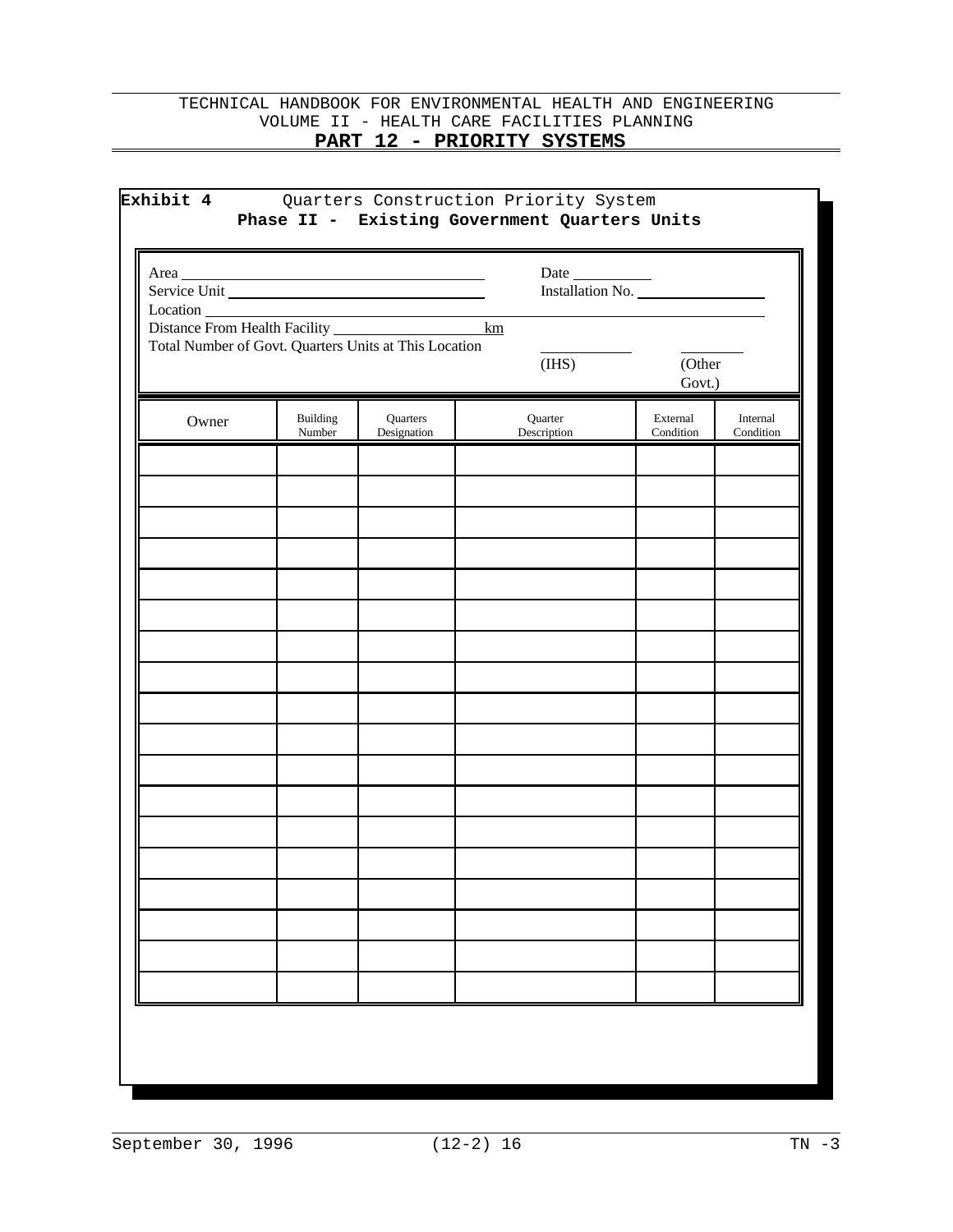- Area Enter the name of the IHS Area Office.
- Date Enter the date this QCPS Phase II worksheet was completed.
- Service Unit Enter the name of the IHS service unit in which the existing Government quarters units are located.
- Installation Number Within each service unit, there may be more than one installation. The installation number in which the existing quarters units are located is taken from the IHS QTIS database.
- Location/Distance Include the city, State, and road distance the existing Government quarters units are from the health care facility.
- Total Number of Government Quarters Units at This Location -Provide the total number of existing IHS Government quarters units and the total of those owned by other Government agencies (even if they are not available to IHS).
- Owner List the Government agency that owns the quarters units, e.g., IHS, BIA, Department of Defense, etc.
- Building Number Enter the five digit number assigned to the quarters unit which matches the IHS QTIS database.
- Quarters Unit Designation Enter the IHS quarters unit designation as either "rental" or "transient" as defined in the Quarters Management Program, Chapter 13, Part V, Indian Health Manual.
- Quarters Unit Description Enter the type of quarters unit, e.g., "Residence 2BR", "Apartment 1BR", "Trailer 2BR", etc., which matches the IHS QTIS database.
- Internal Condition Enter the rating which matches the IHS QTIS database. The Quarters Management Program, Chapter 13, Part V, of the Indian Health Manual establishes the following quarters unit quality ratings: excellent, good, fair, poor, and obsolete/substandard. The Area Realty Officer, with assistance from the Area facilities management staff determines the quality rating each time a quarters unit is reconditioned or made available for occupancy.
- External Condition Use the same criteria as "internal condition" above. The information on IHS Government quarters units should match the data in the IHS QTIS database, as the number of assignable IHS quarters units is verified using this database. If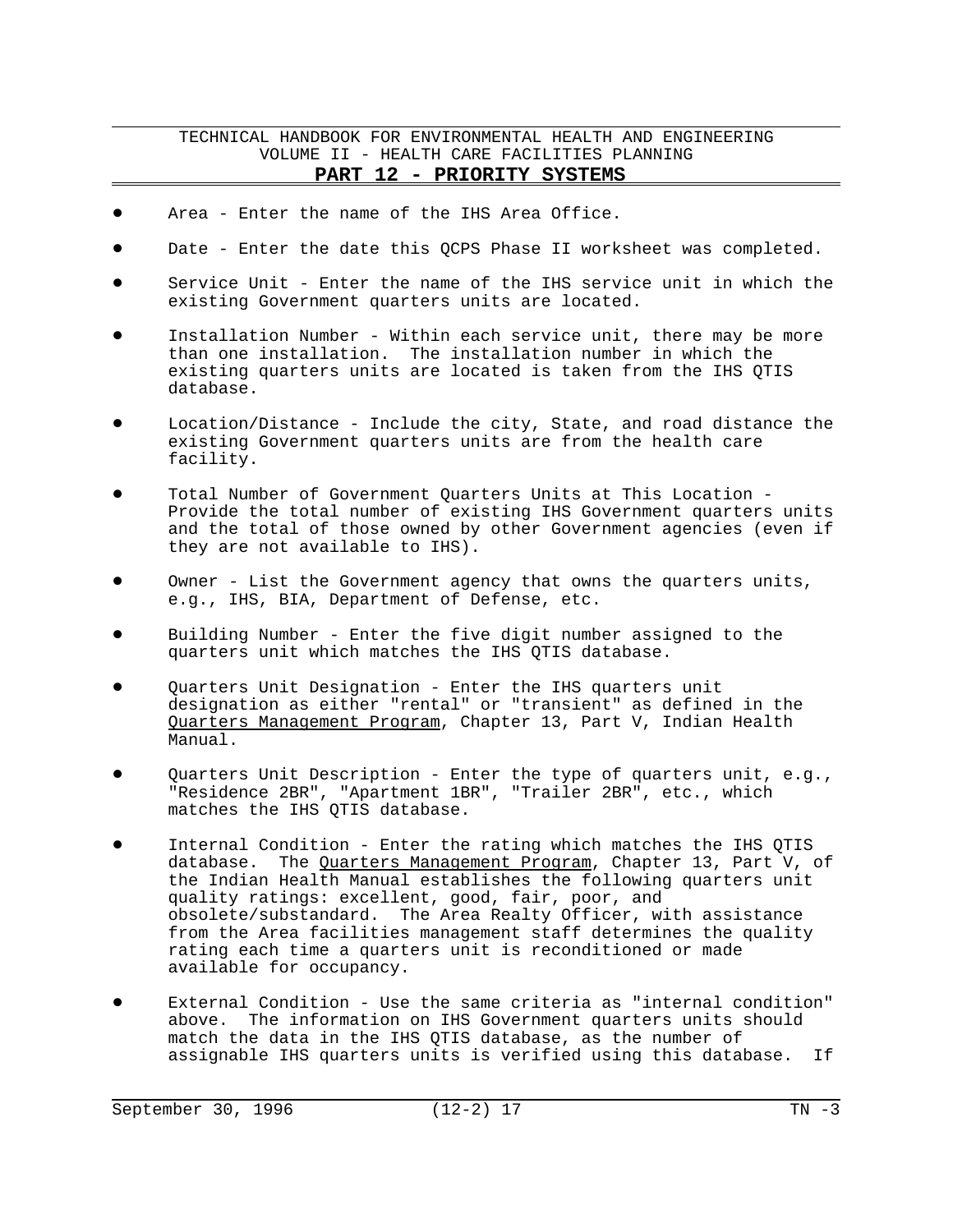the IHS QTIS database is not current and contains inaccurate data, the information should be updated prior to submission of Phase II of the QCPS.

At locations where other Government agencies have an inventory of Government quarters units located 70 road km or less from the health care facility, report the total number of these other Government quarters units. In addition, provide the information shown in Exhibit 4, as appropriate, for each of those quarters units which may be available for occupancy by IHS staff.

#### C. Local Private Sector Housing Market

The third element to be provided by the Area Office in Phase II is a local housing market report which quantifies the availability of housing units for sale and rent from the private sector located 70 road km or less from the health care facility. This information is summarized in the "Phase II - Local Private Sector Housing Market" worksheet illustrated in Exhibit 5.

- Area Enter the name of the IHS Area Office.
- Date Enter the date this QCPS Phase II worksheet was completed.
- Service Unit Enter the name of the IHS service unit in which the proposed new quarters units will be located.
- Location Describe the specific location within the service unit where the proposed new quarters units will be located. If appropriate, use the installation name which matches the IHS QTIS database.
- ! Contact Person/Telephone Provide the name and telephone number of the person at the Area Office or service unit to contact if additional information is required about the worksheet.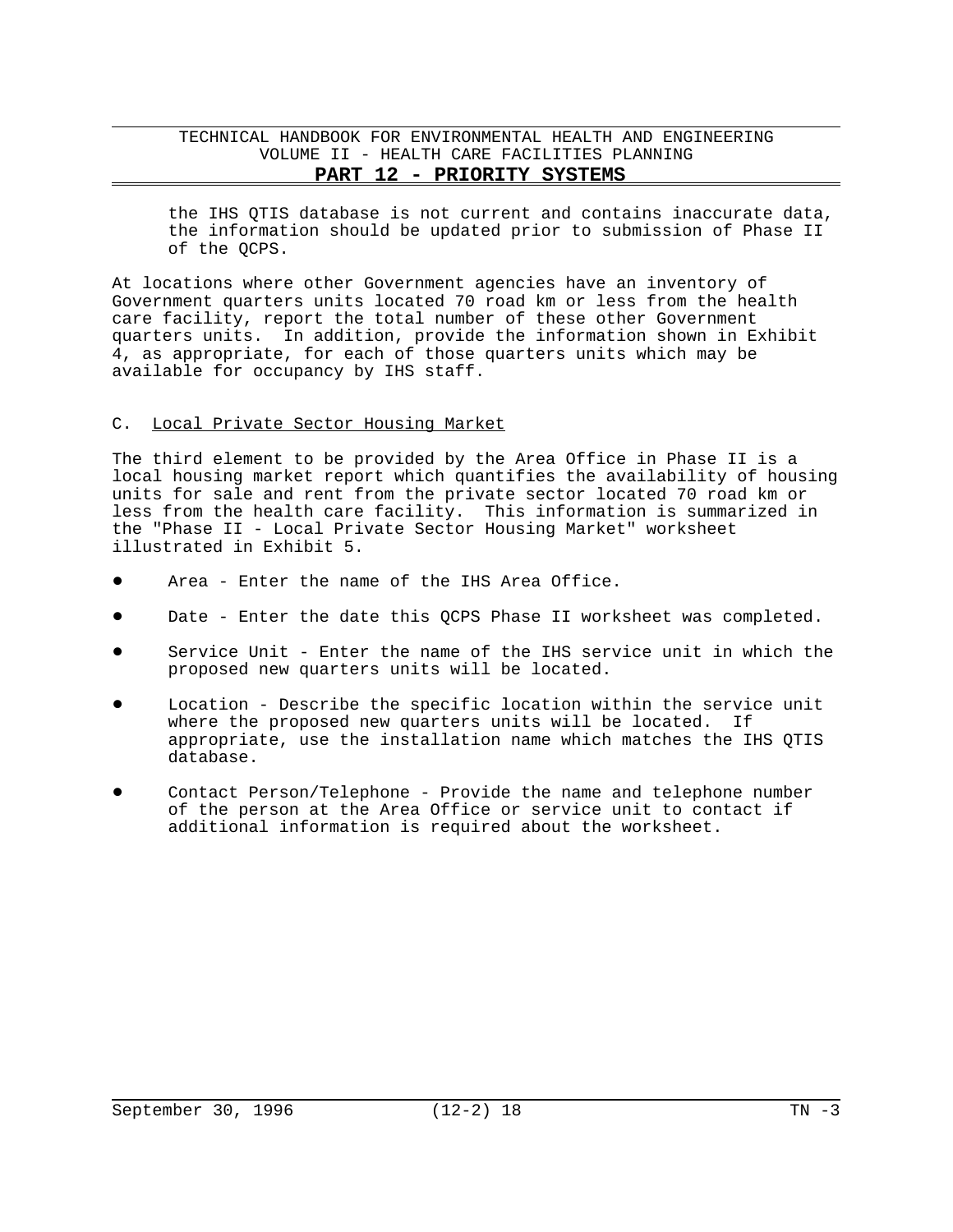# TECHNICAL HANDBOOK FOR ENVIRONMENTAL HEALTH AND ENGINEERING VOLUME II - HEALTH CARE FACILITIES PLANNING

# **PART 12 - PRIORITY SYSTEMS**

## EXHIBIT 5 Quarters Construction Priority System **Phase II - Local Private Sector Housing Market**

| Area                  | Date      |
|-----------------------|-----------|
| Service Unit          | Location  |
| <b>Contact Person</b> | Telephone |

In the tables below, enter the average number of housing units available for sale and rent in communities located 70 road km or less from the health care facility. Include all local communities (including the community in which the health facility is located) with a population greater than 1,500 and any smaller local communities where there is a recurring base of available housing as evidenced by "non-local" IHS staff residing in those communities.

|                                  |                   |                         | PERIOD COVERED BY SURVEY                                    |    |
|----------------------------------|-------------------|-------------------------|-------------------------------------------------------------|----|
|                                  |                   |                         | From                                                        | To |
| <b>COMMUNITY</b><br><b>STATE</b> | <b>POPULATION</b> | <b>DISTANCE</b><br>(KM) | AVG. NO. OF PRIVATE SECTOR<br><b>HOUSING UNITS FOR SALE</b> |    |
|                                  |                   |                         |                                                             |    |
|                                  |                   |                         |                                                             |    |
|                                  |                   |                         |                                                             |    |
|                                  |                   | Total                   |                                                             |    |

|                   |                         | From | To                                                                               |
|-------------------|-------------------------|------|----------------------------------------------------------------------------------|
| <b>POPULATION</b> | <b>DISTANCE</b><br>(KM) |      |                                                                                  |
|                   |                         |      |                                                                                  |
|                   |                         |      |                                                                                  |
|                   |                         |      |                                                                                  |
|                   | Total                   |      |                                                                                  |
|                   |                         |      | PERIOD COVERED BY SURVEY<br>AVG. NO. OF PRIVATE SECTOR<br>HOUSING UNITS FOR RENT |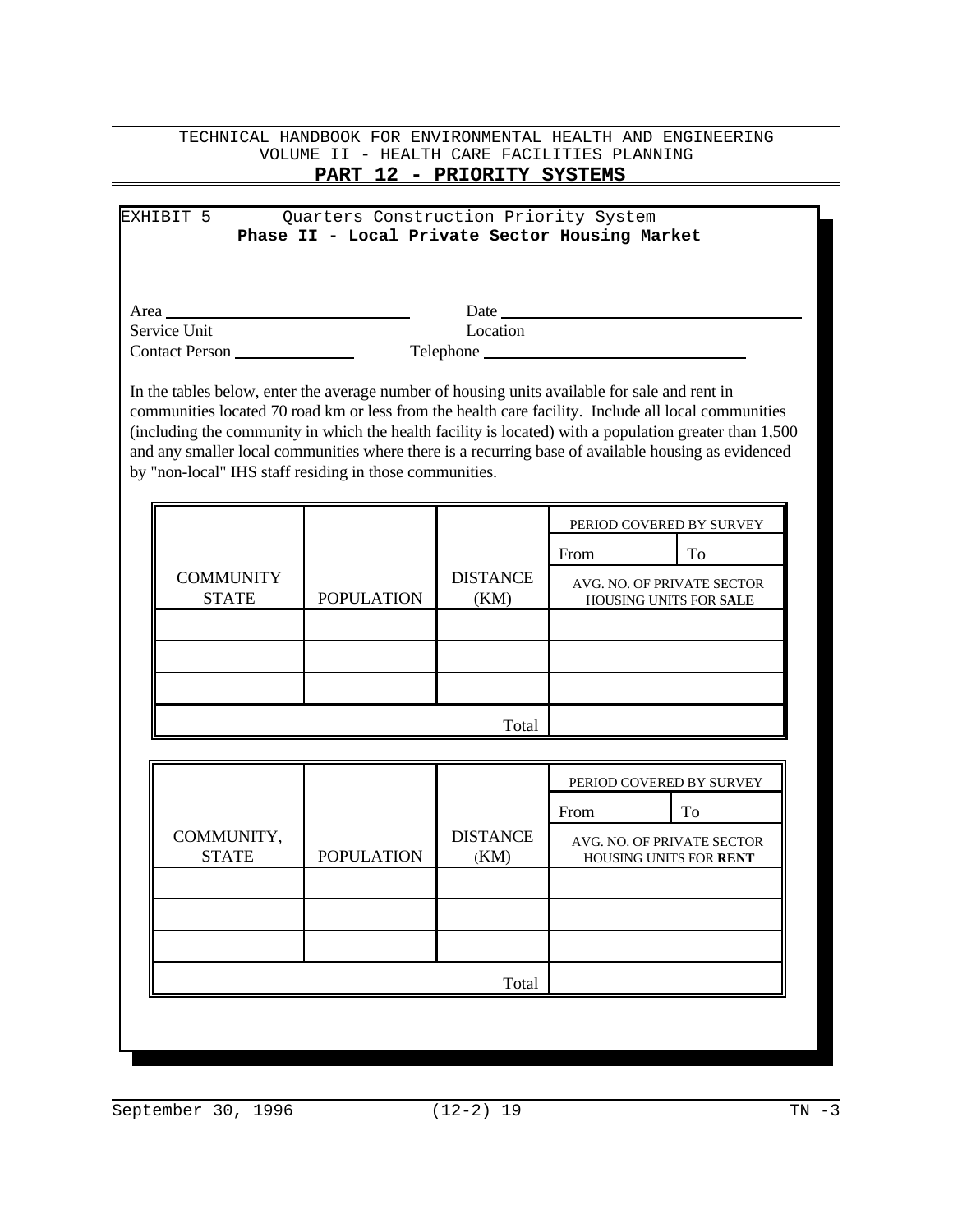- ! Community, State List all communities located 70 road km or less from the health care facility (including the community in which the health facility is located) with a population of 1,500 or more and any smaller local communities where there is a recurring base of available housing as evidenced by "non-local" IHS staff residing in those communities.
- Population/Distance Enter population and distance figures taken from the latest edition of the Rand McNally Road Atlas. The distance is the number of road km from the health care facility to the community based on using the most time efficient route.
- Average Number of Private Sector Housing Units for Sale/Rent -Enter the average number of housing units (do not count income producing properties such as farms) available for sale and for rent in each community. An estimate of the average number of housing units one can expect to be for sale and for rent at any time in a community is compiled from past real estate and rental statistics. Where more than one IHS facility is within 45 miles of the community, assume that the number of private sector quarters units available to the IHS staff in that community (i.e., the average vacancy rate determined in the housing verification survey) will be used to calculate housing available for each nearby facility. The vacancy rate is a recurring rate to which the local economy will continue to adjust and that will remain constant over time. Therefore available vacant private sector housing should not be prorated among nearby facility locations.
- Period Covered by Survey Enter the dates covered by local private sector housing survey. Because of the cyclic nature of many housing and rental markets, it is recommended that a minimum of one year of historical data (available from local real estate offices, lending institutions, tribal offices, etc.) be evaluated at sufficient intervals to provide a realistic average.

### D. Additional Government Quarters Units Required

The information described in the previous sections for Phase II (Exhibits 2 through 5) is used to determine the number of additional Government quarters units required. This information is summarized, evaluated, and prioritized in the "Phase II - Summary" worksheet illustrated in Exhibit 6. Table 1, which was used in Phase I, is utilized to determine the Isolation Factor for this worksheet. Instructions for completing Exhibit 6 worksheet are described below. The information in this worksheet must be consistent with the other data provided in Phase II as described in the preceding sections of this technical handbook.

Area - Enter the name of the IHS Area Office.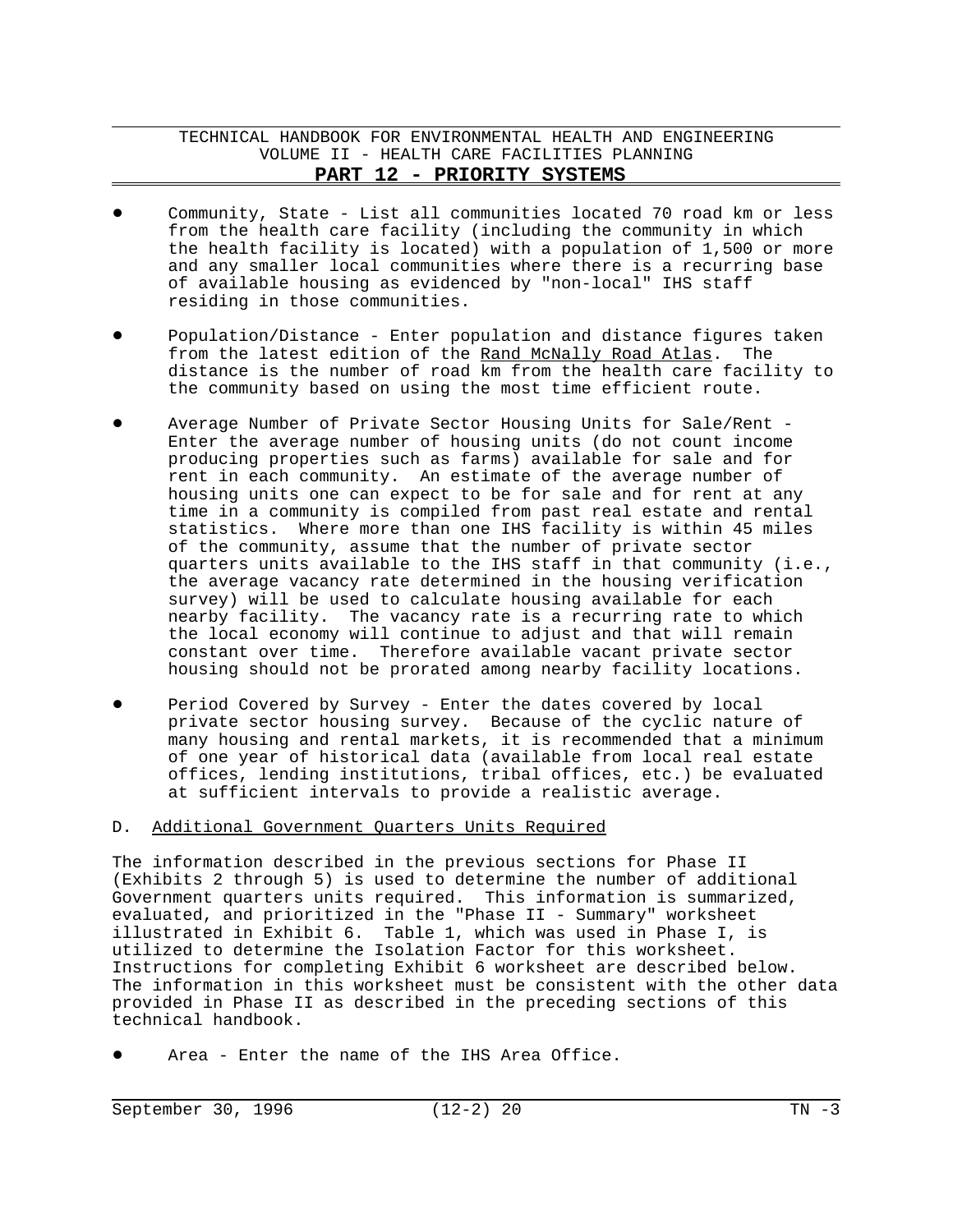- Date Enter the date this QCPS Phase II worksheet was completed.
- Service Unit Enter the name of the IHS service unit in which the proposed new quarters units will be located.
- Location Describe the specific location within the service unit where the proposed new quarters units will be located. If appropriate, use the installation name which matches the IHS QTIS database.
- ! Contact Person/Telephone Provide the name and telephone number of the person at the Area Office or service unit to contact if additional information is required about the worksheet.
- ! Total Authorized Positions Supported by IHS (A) List those positions which have been congressionally authorized for the location where new quarters units are proposed. The "currently filled" authorized positions are those for which staff have been hired at the time the Phase II QCPS worksheet is completed, while "vacant" positions are those for authorized vacancies which have not been filled. If additional positions are to be supported once a new or improved health care facility is completed, enter these as "new" positions. This number must match the staffing requirements included in the approved PJD for the health care facility. The sum of currently filled, vacant, and new positions is entered as the "Total Authorized Positions Supported by IHS."
- Number of Government Owned or Leased Quarters Units Currently Occupied by "Non-Local" IHS Staff (B) - This is the number of IHS, Bureau of Indian Affairs (BIA), or other Government owned or leased quarters units which are currently occupied by non-local IHS staff. The term "non-local" refers to those IHS employees who resided more than 70 road km from the health care facility at the time of their employment in that facility.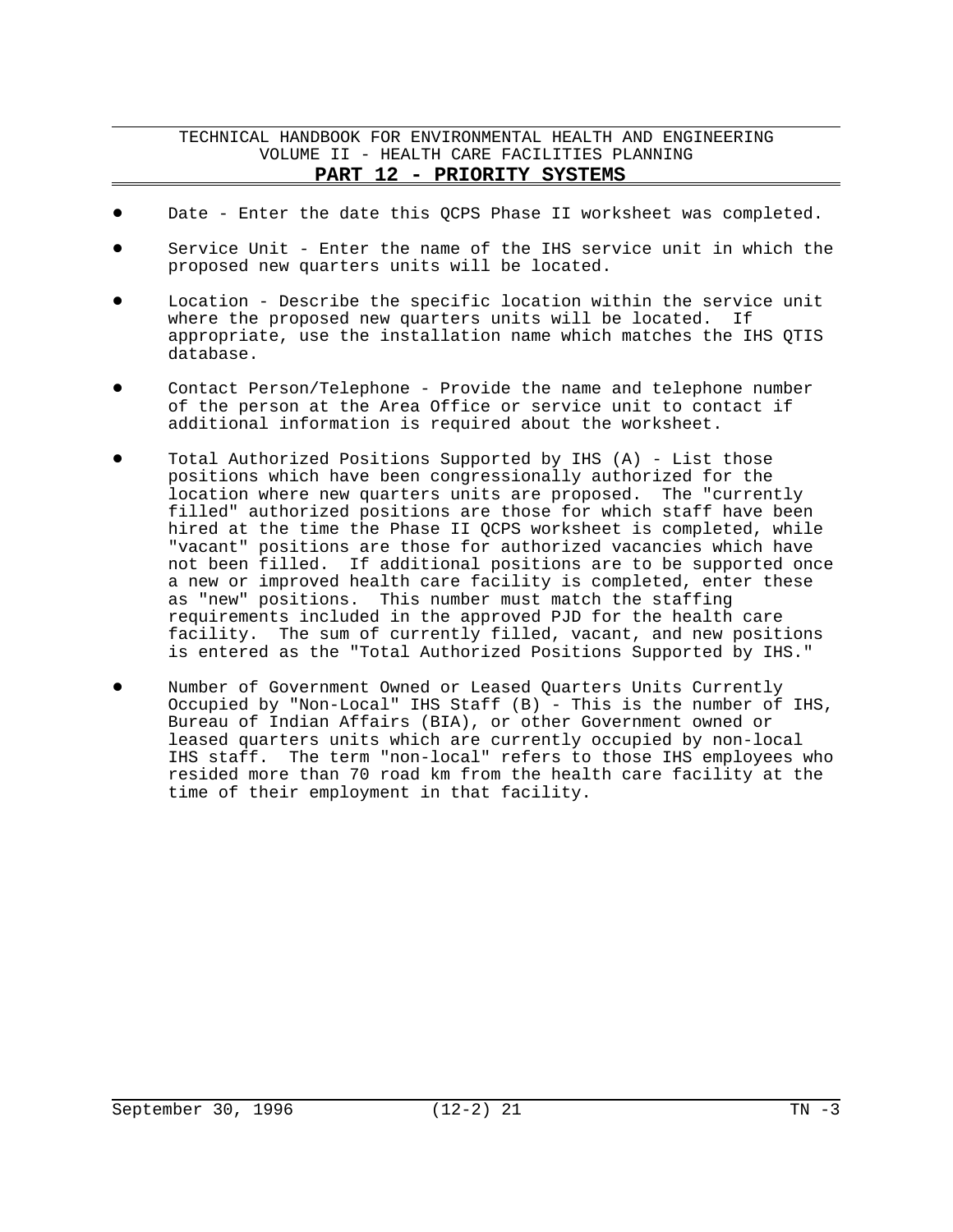| Service Unit<br>Contact Person<br>Telephone<br>Total Authorized Positions Supported by IHS<br>Currently Filled _______ + Vacant<br>Number of Government Owned or Leased Quarters Units Currently Occupied by<br>"Non-Local" IHS Staff<br>Number of Quarters Units Required for "Non-Local" Staff Expected to Fill "Vacant" and "New" IHS Positions:<br>$x + New$ $x = 0.9$<br>Vacant<br>Total Quarters Units Required = $(B+C)$<br>Number of Existing IHS Quarters Units<br>Number of "Poor" or "Obsolete/Substandard" IHS Quarters Units<br>Number of Other Government Quarters Units Available to IHS<br>Agency<br>Total Government Quarters Units Available = $E - F + G$<br>Average Number of Local Private Sector Housing Units<br>For Sale $\frac{\ }{}$ + For Rent $\frac{\ }{}$ =<br>Number of Local Private Sector Housing Units Which Are<br>Suitable and Available to IHS Staff = $0.25$ X (I)<br>Additional Government Quarters Units Required = D - H - J | Date and the same state of the state of the state of the state of the state of the state of the state of the state of the state of the state of the state of the state of the state of the state of the state of the state of<br>Area |            |
|------------------------------------------------------------------------------------------------------------------------------------------------------------------------------------------------------------------------------------------------------------------------------------------------------------------------------------------------------------------------------------------------------------------------------------------------------------------------------------------------------------------------------------------------------------------------------------------------------------------------------------------------------------------------------------------------------------------------------------------------------------------------------------------------------------------------------------------------------------------------------------------------------------------------------------------------------------------------|---------------------------------------------------------------------------------------------------------------------------------------------------------------------------------------------------------------------------------------|------------|
|                                                                                                                                                                                                                                                                                                                                                                                                                                                                                                                                                                                                                                                                                                                                                                                                                                                                                                                                                                        |                                                                                                                                                                                                                                       |            |
|                                                                                                                                                                                                                                                                                                                                                                                                                                                                                                                                                                                                                                                                                                                                                                                                                                                                                                                                                                        |                                                                                                                                                                                                                                       |            |
|                                                                                                                                                                                                                                                                                                                                                                                                                                                                                                                                                                                                                                                                                                                                                                                                                                                                                                                                                                        |                                                                                                                                                                                                                                       | (A)        |
|                                                                                                                                                                                                                                                                                                                                                                                                                                                                                                                                                                                                                                                                                                                                                                                                                                                                                                                                                                        |                                                                                                                                                                                                                                       | (B)        |
|                                                                                                                                                                                                                                                                                                                                                                                                                                                                                                                                                                                                                                                                                                                                                                                                                                                                                                                                                                        |                                                                                                                                                                                                                                       | (C)        |
|                                                                                                                                                                                                                                                                                                                                                                                                                                                                                                                                                                                                                                                                                                                                                                                                                                                                                                                                                                        |                                                                                                                                                                                                                                       | (D)        |
|                                                                                                                                                                                                                                                                                                                                                                                                                                                                                                                                                                                                                                                                                                                                                                                                                                                                                                                                                                        |                                                                                                                                                                                                                                       | (E)        |
|                                                                                                                                                                                                                                                                                                                                                                                                                                                                                                                                                                                                                                                                                                                                                                                                                                                                                                                                                                        |                                                                                                                                                                                                                                       | (F)        |
|                                                                                                                                                                                                                                                                                                                                                                                                                                                                                                                                                                                                                                                                                                                                                                                                                                                                                                                                                                        |                                                                                                                                                                                                                                       | (G)        |
|                                                                                                                                                                                                                                                                                                                                                                                                                                                                                                                                                                                                                                                                                                                                                                                                                                                                                                                                                                        |                                                                                                                                                                                                                                       | (H)        |
|                                                                                                                                                                                                                                                                                                                                                                                                                                                                                                                                                                                                                                                                                                                                                                                                                                                                                                                                                                        |                                                                                                                                                                                                                                       | (I)        |
|                                                                                                                                                                                                                                                                                                                                                                                                                                                                                                                                                                                                                                                                                                                                                                                                                                                                                                                                                                        |                                                                                                                                                                                                                                       | (J)        |
|                                                                                                                                                                                                                                                                                                                                                                                                                                                                                                                                                                                                                                                                                                                                                                                                                                                                                                                                                                        |                                                                                                                                                                                                                                       | (K)        |
|                                                                                                                                                                                                                                                                                                                                                                                                                                                                                                                                                                                                                                                                                                                                                                                                                                                                                                                                                                        | Quarters Requirement Ratio = $100(K/A)$ (If negative, enter 0)                                                                                                                                                                        | (L)        |
|                                                                                                                                                                                                                                                                                                                                                                                                                                                                                                                                                                                                                                                                                                                                                                                                                                                                                                                                                                        | Weighted Isolation Factor (from tabulations below)<br><b>OUARTERS CONSTRUCTION PRIORITY SCORE = L x M</b>                                                                                                                             | (M)<br>(N) |

| List in order (closest first), the three closest communities with a population of at least 1,500. Use Table I to<br>find the Isolation Factor. |            | WEIGHTED ISOLATION FACTOR    |                                   |   |     |   |  |
|------------------------------------------------------------------------------------------------------------------------------------------------|------------|------------------------------|-----------------------------------|---|-----|---|--|
| <b>COMMUNITY, STATE</b>                                                                                                                        | POPULATION | <b>DISTANCE</b><br>(ROAD KM) | <b>ISOLATION</b><br><b>FACTOR</b> |   |     |   |  |
|                                                                                                                                                |            |                              |                                   |   | 0.5 |   |  |
|                                                                                                                                                |            |                              |                                   | X | 0.3 | - |  |
|                                                                                                                                                |            |                              |                                   |   | 0.2 |   |  |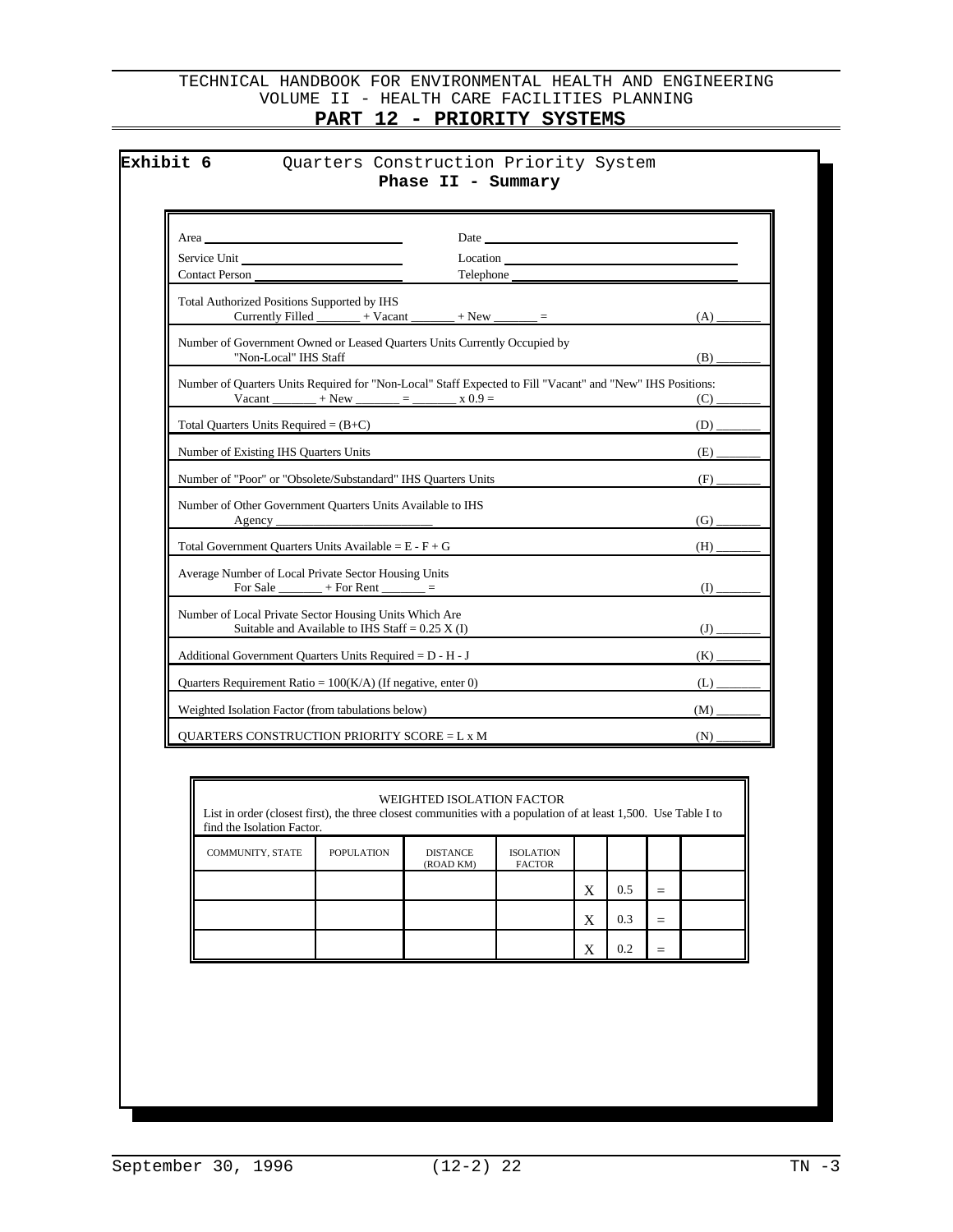- Number of Quarters Units Required for "Non-Local" Staff Expected to Fill "Vacant" and "New" IHS Positions (C) - This is determined by estimating the number of currently vacant IHS positions and new IHS positions that are expected to be filled with "non-local" staff, i.e., employees residing greater than 70 road km from the health care facility at the time of their employment in that facility. This should be a realistic estimate taking into account the type of positions to be filled, the availability of qualified personnel from the local area, and past experience. It is expected that the ratio of non-local staff to total staff for the currently filled positions would provide a close approximation in determining this ratio for new and vacant positions. This total (vacant plus new positions to be filled with "non-local" staff) is multiplied by 90 percent to estimate the number of quarters units required. The 90 percent adjustment factor is based on the assumption that 10 percent of the non-local staff will prefer to build their house, choose to live more than 70 road km from the health care facility, or be married to another IHS employee and require only one quarters unit for both.
- Total Quarters Units Required (D) Total quarters units required is the sum of the Government owned or leased quarters units currently occupied by non-local IHS staff (B) plus the quarters units required for vacant and new IHS positions expected to be filled with non-local staff (C).
- Number of Existing IHS Quarters Units  $(E)$  Enter the number of all existing IHS owned or leased quarters units located 70 road km or less from the health care facility. This number should match the number of quarters units listed in the IHS QTIS database.
- Number of "Poor" or "Obsolete/Substandard" IHS Quarters Units (F) - This is the number of quarters units in the total number of existing IHS quarters units (E) which do not meet minimum standards, i.e., those classified as "poor" or "obsolete/substandard." These classifications, as defined in the Quarters Management Program, Chapter 13, Part V, Indian Health Manual, should be consistent with the designation listed in the IHS QTIS database.
- Number of Other Government Quarters Units Available to IHS (G)  $-$ This is the number of other Government quarters units that meet minimum standards which are available to IHS for occupancy by IHS staff. These are units owned or leased by other Government agencies located 70 road km or less from the health care facility. Also identify the Government agency name in the space provided.
- Total Government Quarters Units Available (H) This is the number of Government quarters units available for occupancy by IHS staff. This is determined by subtracting the number of poor or obsolete/substandard quarters units (F) from the sum of the existing IHS quarters units (E) and the number of other Government owned or leased quarters units available to IHS (G).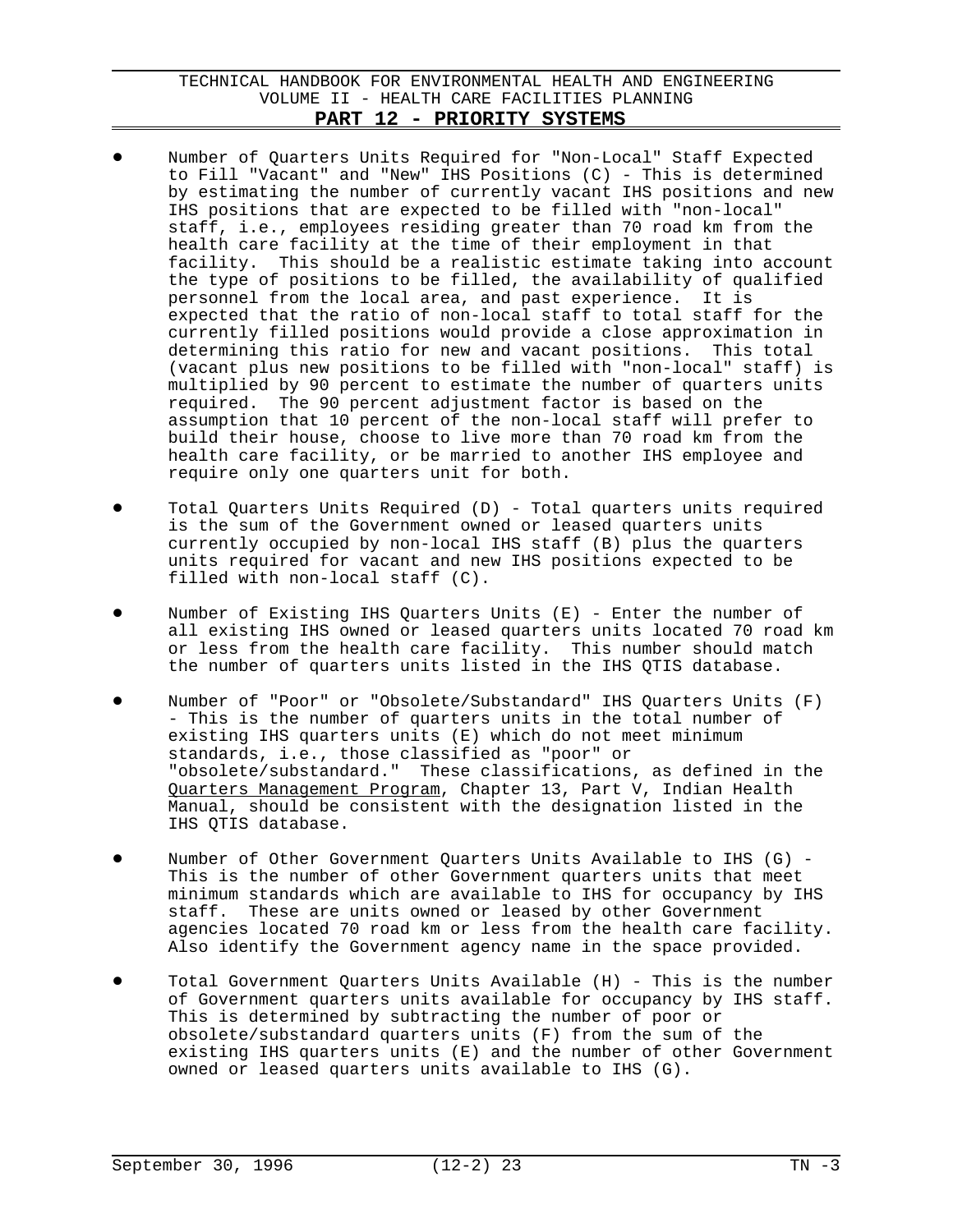- Average Number of Local Private Sector Housing Units  $(I)$  This is obtained from the "Phase II - Local Private Sector Housing Market" worksheet. It represents the average number of housing units that can be expected to be available for sale and rent at any one time from the local private sector.
- Number of Local Private Sector Housing Units Which Are Suitable and Available to IHS Staff  $(J)$  - This is 25 percent of the average number of local private sector housing units for sale or rent (I). Not all local private sector housing units identified in the "Phase II - Local Private Sector Housing Market" worksheet will be suitable and available to IHS staff at the time it is required. It is assumed that only one out of four units will be both suitable to a particular employee's needs and also be available at the time it is required by that employee.
- Additional Government Quarters Units Required  $(K)$  This is the total number of quarters units required (D) minus the number of available Government quarters units (H) and minus the available local private sector housing units (J). This is the number of additional quarters units required to house non-local employees for whom Government quarters units are not available. If this number is less than one, no additional Government quarters units are required.
- Quarters Requirement Ratio (L) This is 100 times the ratio of the additional Government quarters units required (K) to the total authorized positions supported by IHS (A). If this ratio is negative (because there is a negative need for additional quarters units), enter zero as the quarters requirement ratio.
- Weighted Isolation Factor  $(M)$  This factor is the same as previously determined in Phase I and is used to adjust the quarters requirement ratio to account for the relative isolation of a specific health care facility location. The data is compiled in the tabulations at the bottom of the "Phase II - Summary" worksheet. The model used to determine the weighted isolation factor assumes that relative isolation is directly proportional to the distance a specific location is from communities with a population of at least 1,500. It also assumes that the larger the population of a nearby community, the lower the isolation factor, i.e., isolation of a location is inversely proportional to the population of the adjacent communities.

Table I (from Phase I) provides an isolation factor for communities with various distance and population combinations. The "weighted isolation factor" is determined by evaluating the isolation factor for the three closest communities with a population of at least 1,500, including the community in which the health care facility is located, if appropriate. These three isolation factors are combined into a single weighted isolation factor by allocating 50 percent of the factor for the closest community, 30 percent for the second closest community, and 20 percent for the third closest community.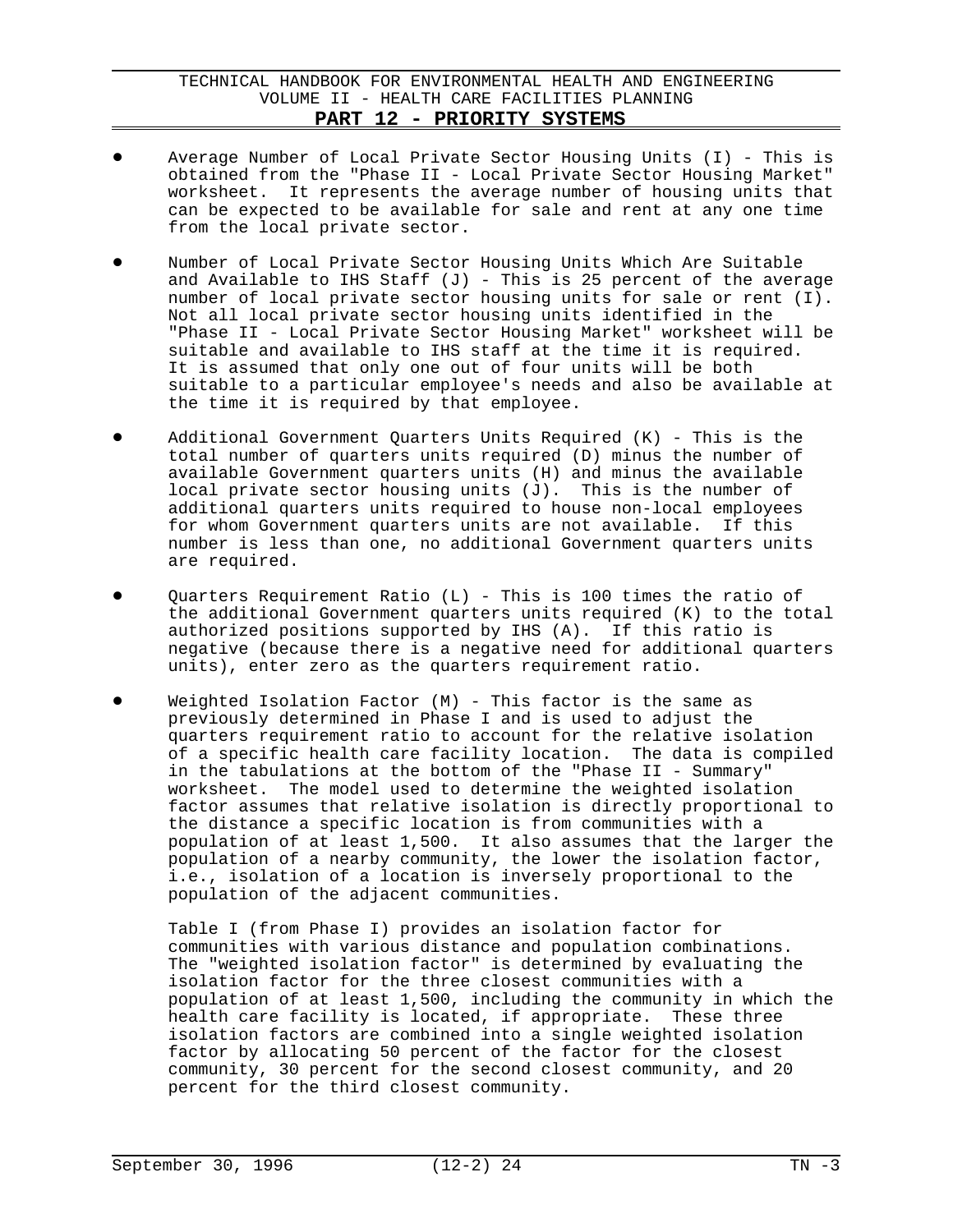When completing the tabulations at the bottom of the Phase I QCPS worksheet to determine the weighted isolation factor, use population and distance figures taken from the latest edition of the Rand McNally Road Atlas. The distance is based on road kilometers using the most time efficient route. For locations where a community is not accessible by roads (e.g., rural locations in bush Alaska), a maximum isolation factor of 1.00 is applied.

QUARTERS CONSTRUCTION PRIORITY SCORE (N) - This is the product of the "weighted isolation factor" and the "quarters requirement ratio." The highest possible score is 100, but typical values will be less than 40.

### **12-2.5 PHASE III**

Area Offices submitting proposals which receive the highest scores in Phase II are invited to submit Phase III proposals. During Phase III, the appropriate Area Office verifies, updates, and supplements Phase II information, and prepares a PJDQ for proposals still being considered. One requirement of the PJDQ is for the appropriate ES to prepare a HVSR which the Area Office uses in the PJDQ to justify the number of quarters units proposed for construction. Quarters construction is justified only if the number of local Government and local private sector housing units available is less than the number of quarters units required to meet the health care facility staffing requirements.

### A. Housing Verification Survey Report

The HVSR is a survey of local Government quarters units and the local private sector housing market to determine the number of housing units available for IHS staff at a particular location. The appropriate ES Director designates a two to four member survey team, with at least one representative from ES (team leader) and one from the Area Office. It is desirable, but not required, to have a team member representing the service unit and a member representing the tribe.

Upon completion of the survey, a written report is prepared by ES and submitted to the Area Office for inclusion with the PJDQ. This section describes the general format and information to be provided in the HVSR.

- 1. Signature Page Provide a signature page for each HVSR indicating the following:
	- Signature and date of the ES team leader who prepared the HVSR.
	- Signature and date of the ES official (e.g., Branch Chief) who reviewed the HVSR and recommends approval.
	- Signature and date of the ES Director approving the HVSR.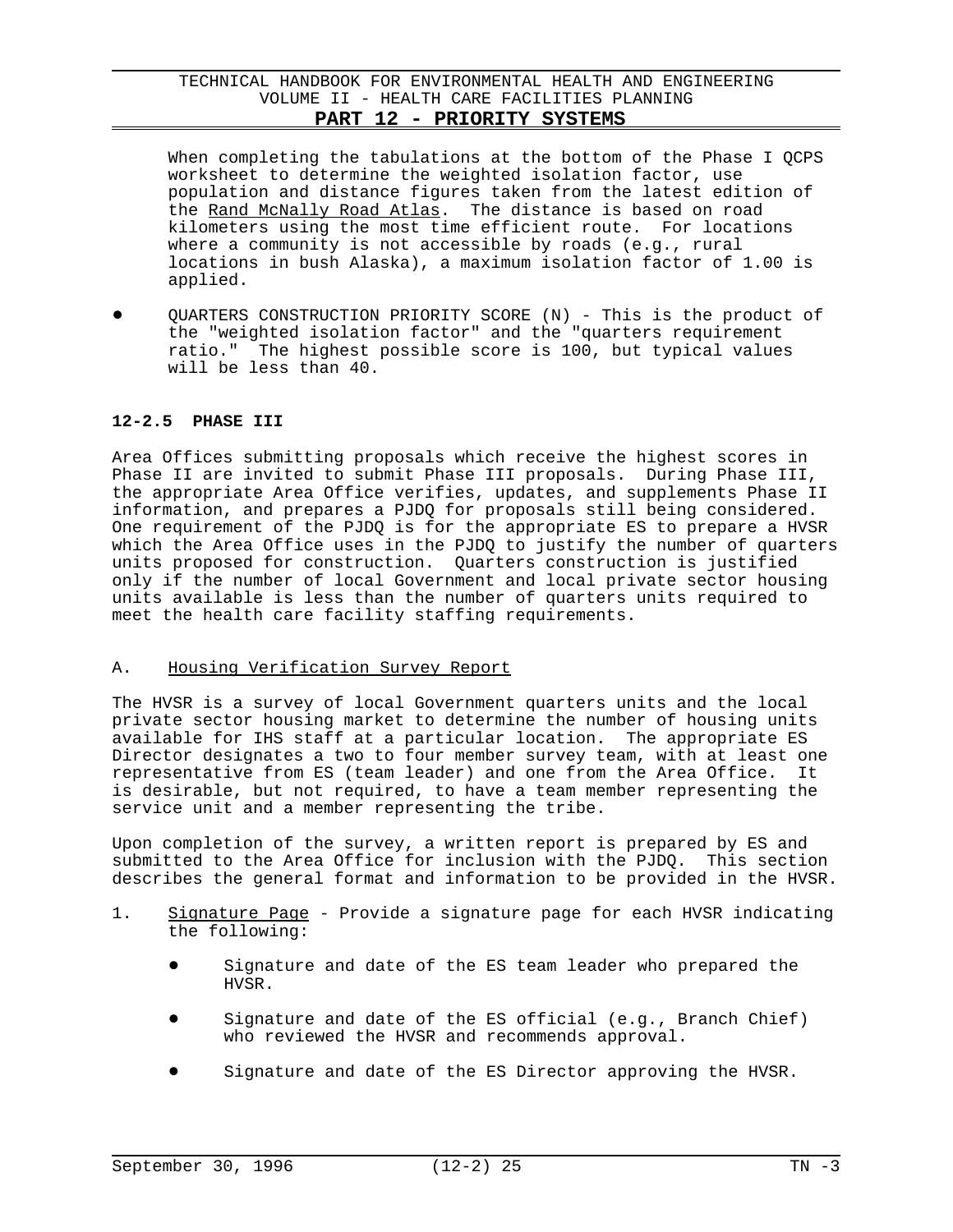- $\bullet$  Signature and date of the Director, Division of Facilities Planning and Construction, IHS Headquarters, concurring with the HVSR.
- 2. Table of Contents Indicate the location (page number) of the chapters, sections, and main subdivisions.
- 3. Introduction and Purpose Include the following information in this section:
	- Purpose Describe the reasons for performing the housing verification survey. Indicate that the survey is required for the IHS PJDQ, is being done in accordance with guidelines of this IHS technical handbook, and provides IHS with a verifiable count of both Government and private sector housing units available locally for occupancy by IHS staff.
	- Survey Team Identify the name and organization of the team leader and members of the survey team.
	- Description of Project Provide a general overview of the proposed quarters project, including the location of the project and the reason why new staff quarters units are needed (e.g., construction of a new hospital).
	- Description of Survey Area Provide general information about the survey area which contributes to the living conditions, e.g., geography, demographics, weather, economy, remoteness, etc. Include a general location/site map.
- 4. Existing Government Quarters Units Included with Phase II of the QCPS (and provided to the survey team by the Area Office) is a listing of the status of all assignable IHS owned or leased quarters units located 70 road km or less from the health care facility. This same information, as appropriate, is also provided for other Government quarters units located 70 road km or less from the health care facility, which are available to IHS for occupancy by IHS staff. The survey team will verify the accuracy of this information and provide a corrected listing of this data as illustrated in Exhibit 7 for all existing Government quarters units. The listing includes the following:
	- Area Enter the name of the IHS Area Office.
	- $\bullet$  Date Enter the date this HVSR worksheet was completed.
	- Service Unit Enter the name of the IHS service unit in which the existing Government quarters units are located.
	- Installation Number Within each service unit, there may be more than one installation. The installation number in which the existing quarters units are located is taken from the IHS QTIS database.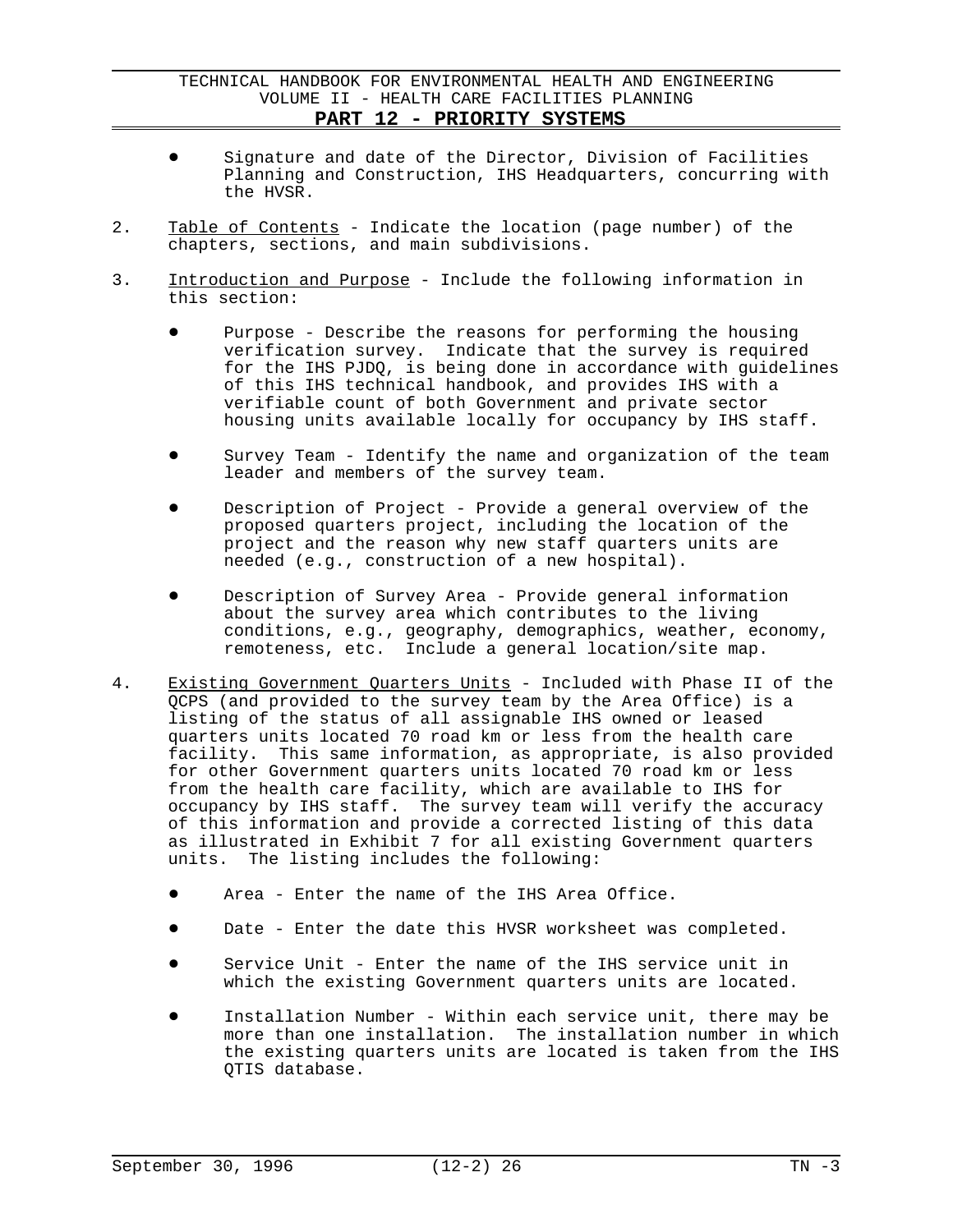- Location/Distance Include the city, State, and distance the existing Government quarters units are from the health care facility.
- Total Number of Government Quarters Units at This Location -Provide the total number of existing IHS Government quarters units and the total of those owned by other Government agencies (even if they are not available to IHS).
- Owner List the Government agency that owns the quarters units, e.g., IHS, BIA, Department of Defense, etc.
- Building Number Enter the five digit number assigned to the quarters unit which matches the IHS QTIS database.
- Quarters Unit Designation Enter the IHS quarters unit designation as either "rental" or "transient" as defined in the Quarters Management Program, Chapter 13, Part V, Indian Health Manual.
- $\bullet$  Quarters Unit Description Enter the type of quarters unit, e.g., "Residence 2BR", "Apartment 1BR", "Trailer 2BR", etc., which matches the IHS QTIS database.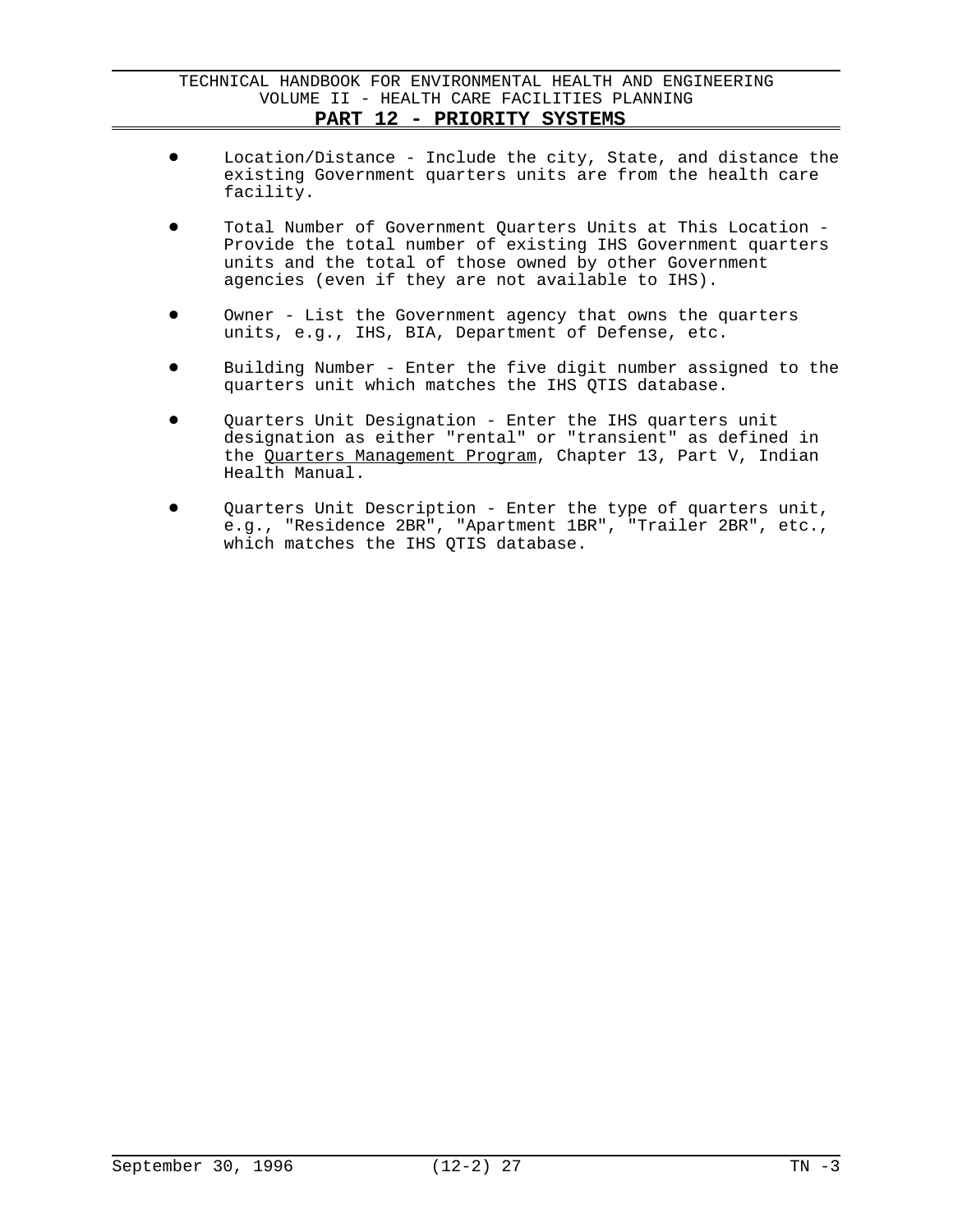|       |                    | Distance From Health Facility ___________km |                                                       |                       |                           |
|-------|--------------------|---------------------------------------------|-------------------------------------------------------|-----------------------|---------------------------|
|       |                    |                                             |                                                       |                       |                           |
|       |                    |                                             | Total Number of Quarters Units at This Location _____ |                       |                           |
|       |                    |                                             |                                                       |                       | (IHS) (Other<br>$Govt.$ ) |
| Owner | Building<br>Number | Quarters<br>Designation                     | Quarters<br>Description                               | Internal<br>Condition | External<br>Condition     |
|       |                    |                                             |                                                       |                       |                           |
|       |                    |                                             |                                                       |                       |                           |
|       |                    |                                             |                                                       |                       |                           |
|       |                    |                                             |                                                       |                       |                           |
|       |                    |                                             |                                                       |                       |                           |
|       |                    |                                             |                                                       |                       |                           |
|       |                    |                                             |                                                       |                       |                           |
|       |                    |                                             |                                                       |                       |                           |
|       |                    |                                             |                                                       |                       |                           |
|       |                    |                                             |                                                       |                       |                           |
|       |                    |                                             |                                                       |                       |                           |
|       |                    |                                             |                                                       |                       |                           |
|       |                    |                                             |                                                       |                       |                           |
|       |                    |                                             |                                                       |                       |                           |
|       |                    |                                             |                                                       |                       |                           |
|       |                    |                                             |                                                       |                       |                           |
|       |                    |                                             |                                                       |                       |                           |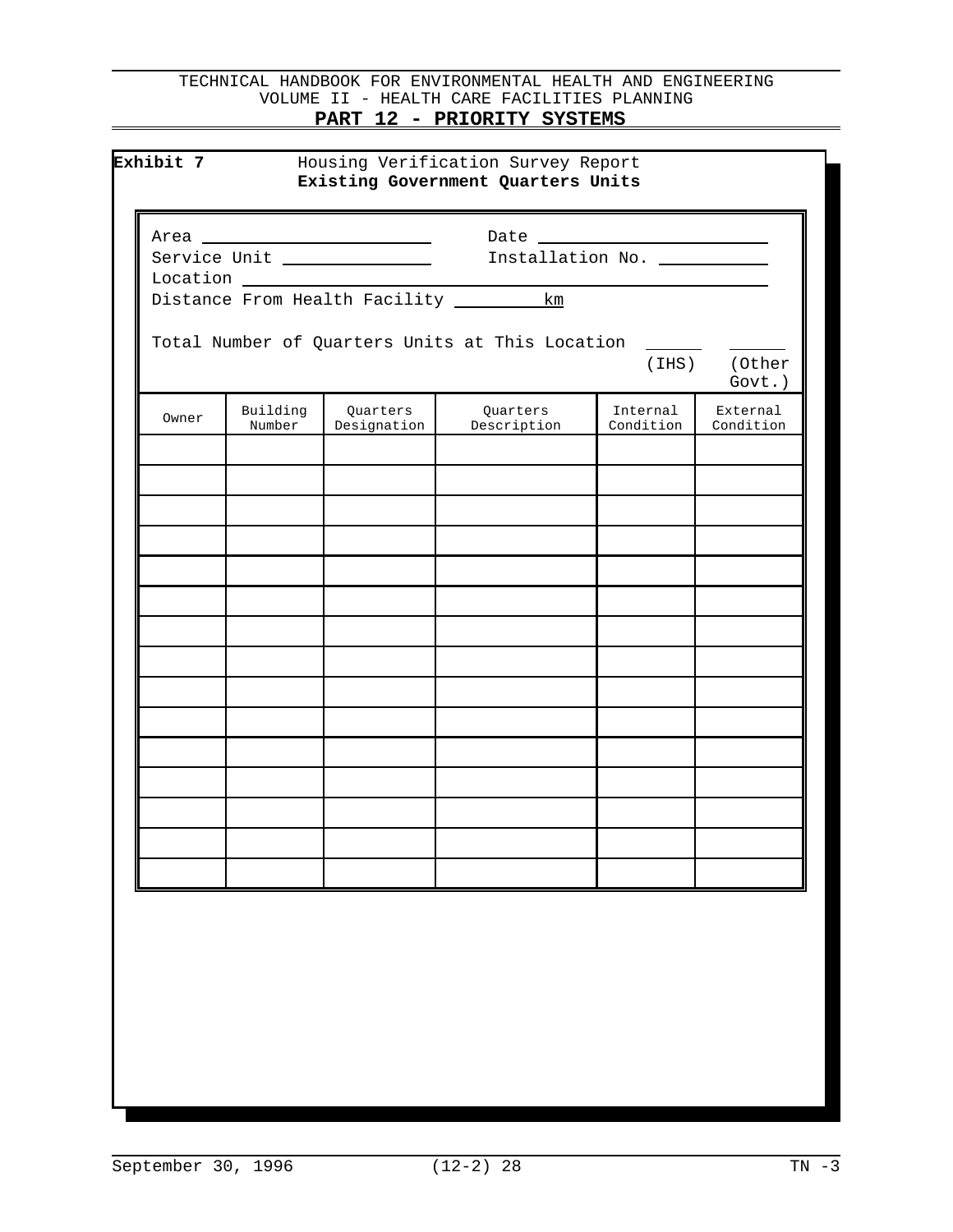- Internal Condition Enter the rating which matches the IHS QTIS database. The Quarters Management Program, Chapter 13, Part V, of the Indian Health Manual establishes the following quarters unit quality ratings: excellent, good, fair, poor, and obsolete/substandard. This rating is reported in the IHS QTIS database. The Area Realty Officer, with assistance from the Area facilities management staff determines the quality rating each time a quarters unit is reconditioned or made available for occupancy. An inspection to verify the quality condition is necessary only for those units for which the internal or external condition is listed as poor or obsolete/substandard. Poor is defined as needing major repairs; substantial deferred maintenance is evident. An obsolete/substandard condition is one in which the quarters unit is not fit for human habitation; major health and safety violations are evident. The IHS Quarters Management Program requires that any quarters unit designated in the poor or obsolete/substandard condition must be repaired and upgraded to at least fair condition within 1 year from date of such designation. Otherwise, disposal action or reclassification will be initiated. Both the internal and external quarters unit condition must be rated at least fair in order to be suitable for the intended occupant.
- External Condition Use the same criteria as "internal condition" above.

For each unit designated as poor or obsolete/substandard, include the following supplemental information as an attachment to this listing:

- Deficiencies Describe the major deficiencies of the quarters unit which is the basis for the poor or obsolete/substandard quality rating.
- ! Cost Estimate Provide a cost estimate to renovate and correct the major deficiencies of the unit.
- Feasibility Determine the economic feasibility of renovating the unit versus constructing a replacement unit. Factors to be considered in this evaluation include cost of renovation versus cost of a new unit, projected service life of the unit, operation and maintenance requirements, etc.
- For quarters units determined to be unfeasible to renovate, recommend how these units are to be disposed of after they are replaced with a new quarters unit.
- A site map showing the location of existing Government units in relation to the health care facility should also be provided.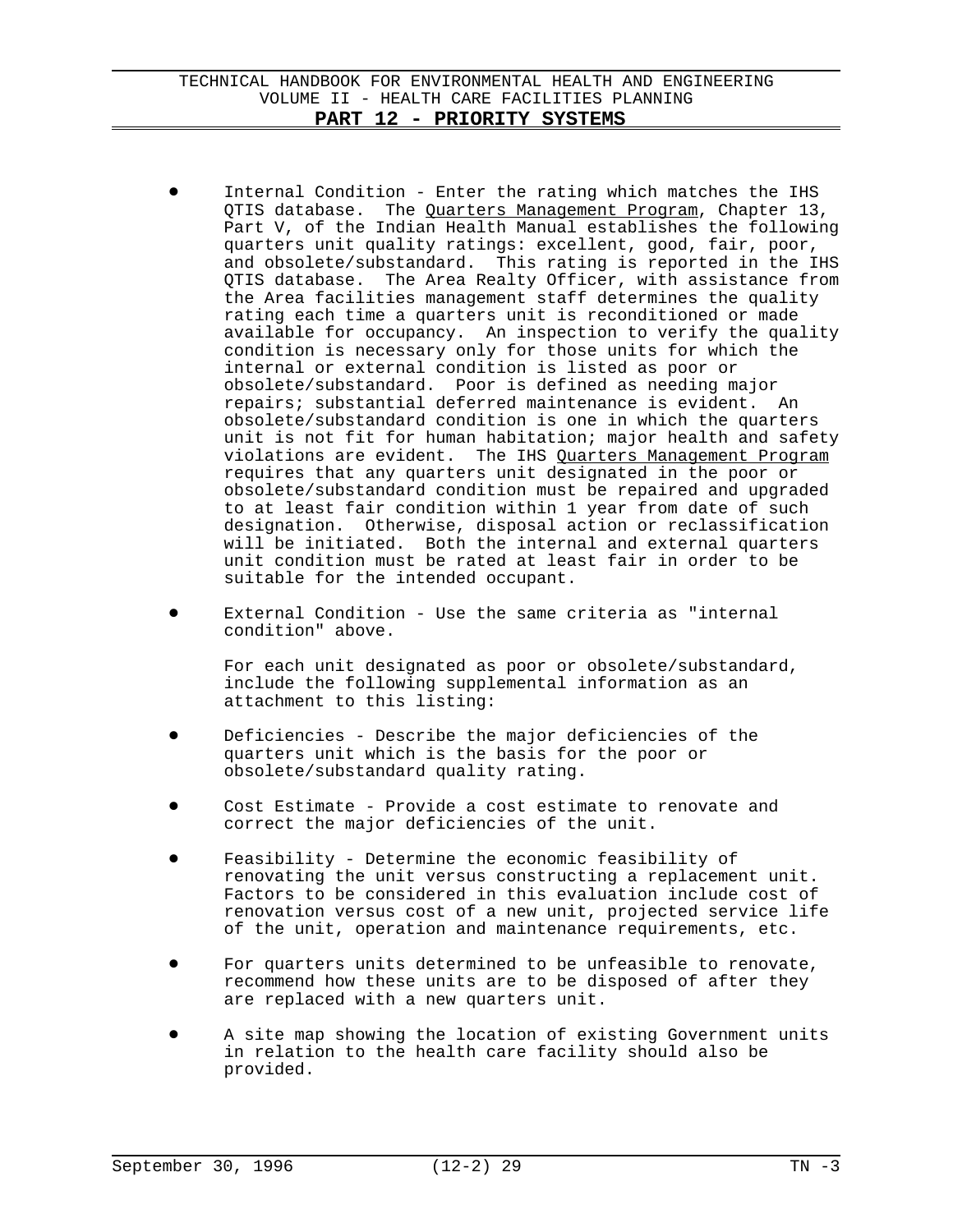- 5. Local Private Sector Housing Market In this section of the HVSR, describe the local private sector housing units available for sale and rent in communities located 70 road km or less from the health care facility. The surveyed communities (including the community in which the health care facility is located) consist of all local "recognized" communities and other local communities where a "demonstrated preference" to reside is indicated. Population and distance (based on road km using the most efficient time route) figures are taken from the latest edition of the Rand McNally Road Atlas.
	- Recognized Community An incorporated or unincorporated city or town (located 70 road km or less from the health care facility) having a year-round population of 1,500 or more.
	- Demonstrated Preference Community An incorporated or unincorporated city or town (located 70 road km or less from the health care facility) having a year-round population of less than 1,500, and where a demonstrated preference to reside is indicated by current non-local IHS staff presently residing in this community. Non-local refers to employees who resided more than 70 road km from the health care facility at the time of their employment in that facility. Where more than one IHS facility is within 45 miles of the community, assume that the number of private sector quarters units available to the IHS staff in that community (i.e., the average vacancy rate) will be used to calculate housing available for each nearby facility. The vacancy rate is a recurring rate to which the local economy will continue to adjust and that will remain relatively constant over time. Therefore available vacant private sector housing should not be prorated among nearby IHS facility locations.

The survey team should explore the following resources, as appropriate, to obtain information about each of the communities surveyed. This will enable an accurate accounting of available private sector housing units. When possible, the team should make appointments to meet with these people, rather than "drop-in" unexpectedly.

- Local Realtors Contact local Realtors to acquire sales history, market conditions, availability, unit size, average time on the market, selling prices, trends, etc.
- Property Management Companies These companies are a source of rental unit information because they often provide management services for owners of multiple-family units (apartments, townhomes, condominiums, etc.) and single family residences.
- Financial Institutions Information can be obtained from banks, savings and loans, and credit unions concerning real estate activities, mortgage loan information, interest rates, special financing programs, repossessed houses, etc.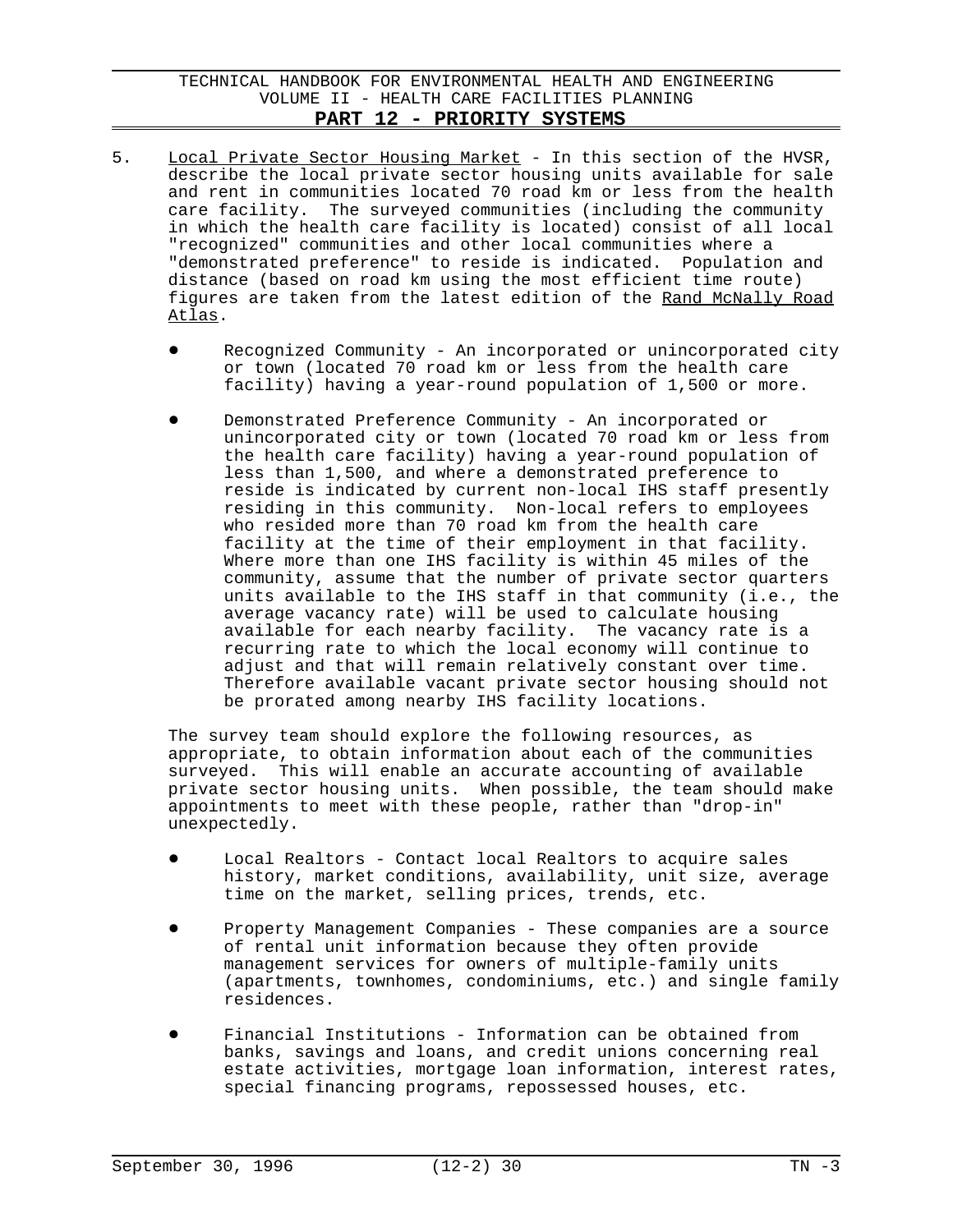- ! Chamber of Commerce/Community Development Offices Detailed information is often available regarding community amenities, services, transportation, industries, retail stores, and recreational activities.
- Utility companies Local utility companies (electric, gas, etc.) are often a good source for community profiles, services, demographic trends, etc.
- Title Companies Title companies are a good source for information regarding past real estate activity.
- Clerk and Recorder/Assessors Offices Records of past transactions can be obtained at the County seat.
- ! Tribal Housing Authorities Tribal Housing Authorities should be contacted since the tribe may own housing units that could be available for IHS employees to rent.
- ! Department of Housing and Urban Development (DHUD) The regional DHUD office can provide information on foreclosures and general real estate activity.

For each recognized and demonstrated preference community (including the community in which the health care facility is located) that is located 70 road km or less from the health care facility, provide the following information:

- Community name and State
- Location/Population Road km and direction from the health care facility. Reference an attached site map which shows the location of the community relative to the health care facility. Population and distance (based on road km using the most efficient time route) figures are taken from the latest edition of the Rand McNally Road Atlas.
- Method of Access Type, size, condition, and general maintenance of roads from the community to the health care facility. Include the type and frequency of restricted driving conditions or road closures due to weather, etc. Describe the availability of public transportation.
- Services/Amenities Available Describe the availability of community services, educational opportunities, medical/dental care, fire and police protection, retail services, employment opportunities, recreational facilities, and any other pertinent information which helps characterize the community.
- Number of current non-local staff residing in this community.
- Average Number of Housing Units for Sale Provide historical data on the average number of housing units (do not count farm or income producing properties) available for sale at any time. Because of the cyclic nature of many housing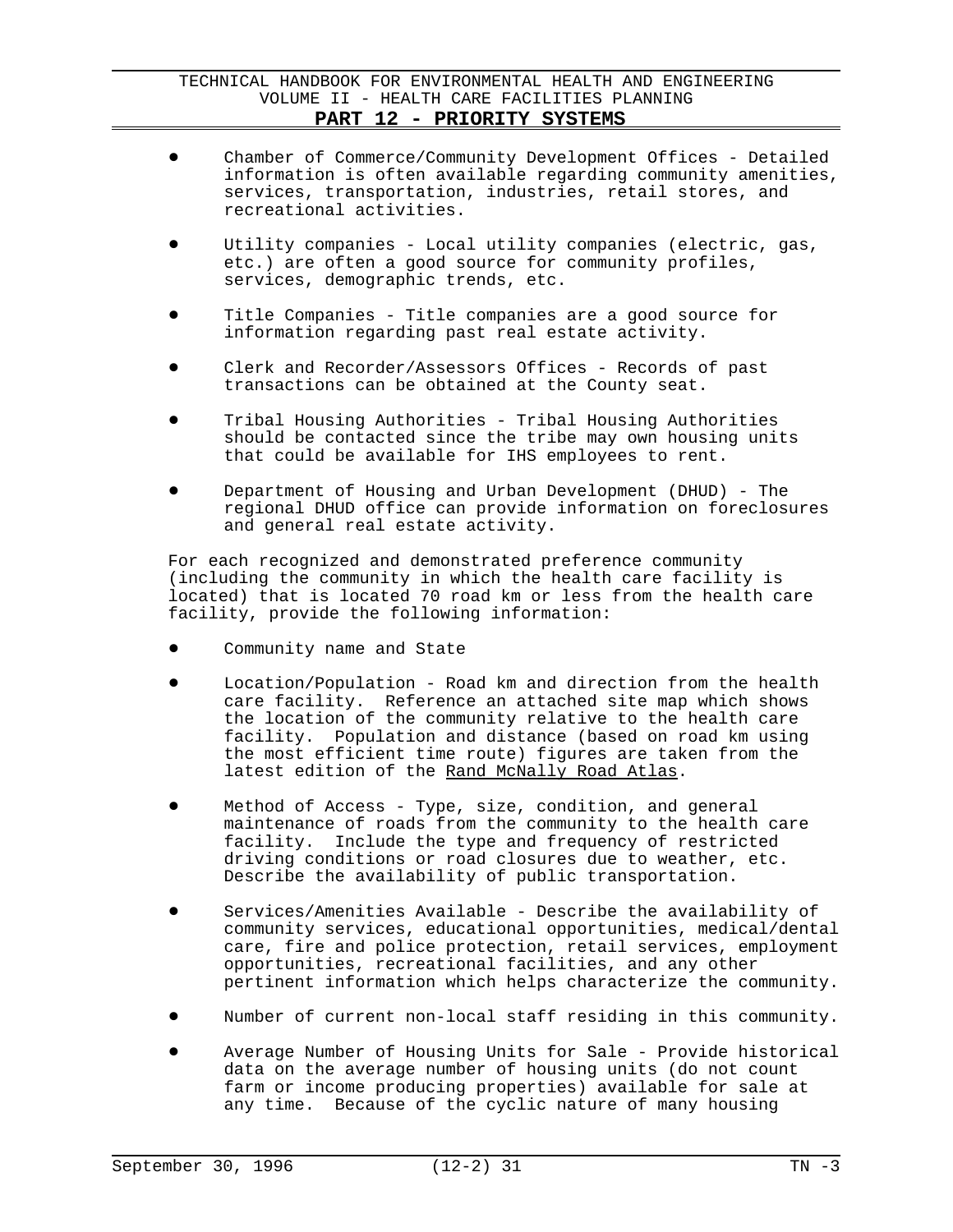markets, it is recommended that a minimum of one year of historical data be evaluated at sufficient intervals to provide a realistic average. Provide the data by number of bedrooms and sales price in a tabular format as illustrated in Exhibit 8.

- Average Number of Housing Units for Rent Provide historical data on the average number of housing units (do not count farm or income producing properties) available for rent at any time, i.e., the average vacancy rate multiplied by the total number of rental units. Data should cover at least the most recent one year period and be evaluated at sufficient intervals to provide a realistic average. Provide the data by number of bedrooms and monthly rental price in a tabular format as illustrated in Exhibit 8.
- $\bullet$  Sources of Data Provide the sources of data for each community. Include the name, job title, company name, address, and phone number of sources. This information will be used for future verification and updates.
- 6. Staff Interviews The survey team shall interview a representative sample of IHS non-local staff and report their findings in this section of the HVSR. The purpose of these interviews is to determine the staff housing preferences and opinions concerning the local conditions. Examples of questions would be regarding turnover of staff, rent versus purchase, local housing options, travel distances, Government housing, desire to build, personal preferences, etc. It is recommended these interviews be conducted in groups of three to five to foster group interaction and stimulate discussion.
- 7. Summary and Conclusions A summary of the information reported in the previous sections of the HVSR will be presented in this section in the format illustrated in Exhibit 9. This summarizes the results of the survey concerning the number of local Government quarters units and local private sector housing units which may be reasonably expected to be available for non-local IHS employees at a particular location.

When summarizing this information, all existing IHS Government quarters units are counted. This total is reduced by the number of "poor" and "obsolete/substandard," units that are unfeasible to renovate. Other Government quarters units located 70 road km or less from the health care facility are counted only to the extent they are available to IHS for occupancy by IHS staff.

The assumption is made that only 25 percent of the housing units from the local private sector housing market will be suitable, available, and affordable to non-local IHS employees. If the survey team considers a 25 percent adjustment factor either too high or too low for a specific location, a more realistic factor should be recommended and supported with justification. The components which comprise this adjustment factor are as follows: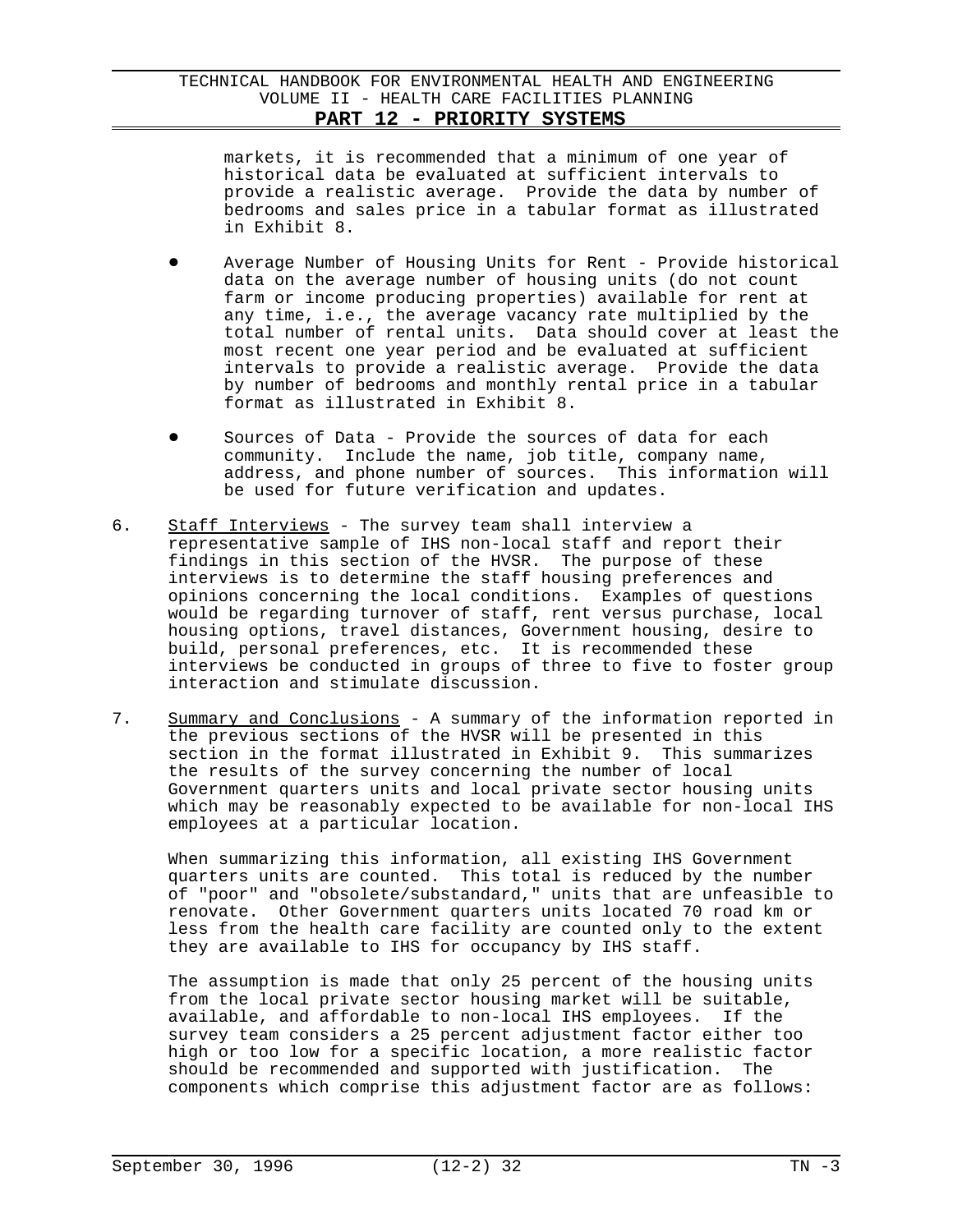- Suitability Not all housing units will be suitable to IHS employees because of the condition, size, or location of the units within a recognized community.
- Availability Seasonal variations in the housing market and the relative supply and demand for housing influence the number of units that may be available to an employee.
- Affordability This relates to the income of the employee relative to the cost of housing. It also pertains to the local real estate market, e.g., ability to sell or sublet if transferred, rate of appreciation, interest rates, etc.
- 8. Attachments Include in this section pertinent information such as area maps, photos, and published data from local civic organizations and Realtors.

### B. Program Justification Document/Program of Requirements for Quarters

After completion of the HVSR, the culmination of the QCPS process is the Area Office's submission of a PJDQ that justifies the number of quarters (transient and rental) units proposed for construction. A prototype PJDQ is found in Chapter 13-6 of this Handbook. Most of the information required for the PJDQ can be compiled from the HVSR and by updating information from the Phase II application.

Headquarters IHS reviews the PJDQ, and if it determines that construction of additional quarters units is adequately justified, the PJDQ is approved by the Associate Director, OEHE. After approval, these projects are added to the bottom of the Quarters Construction Priority List in the order they are approved.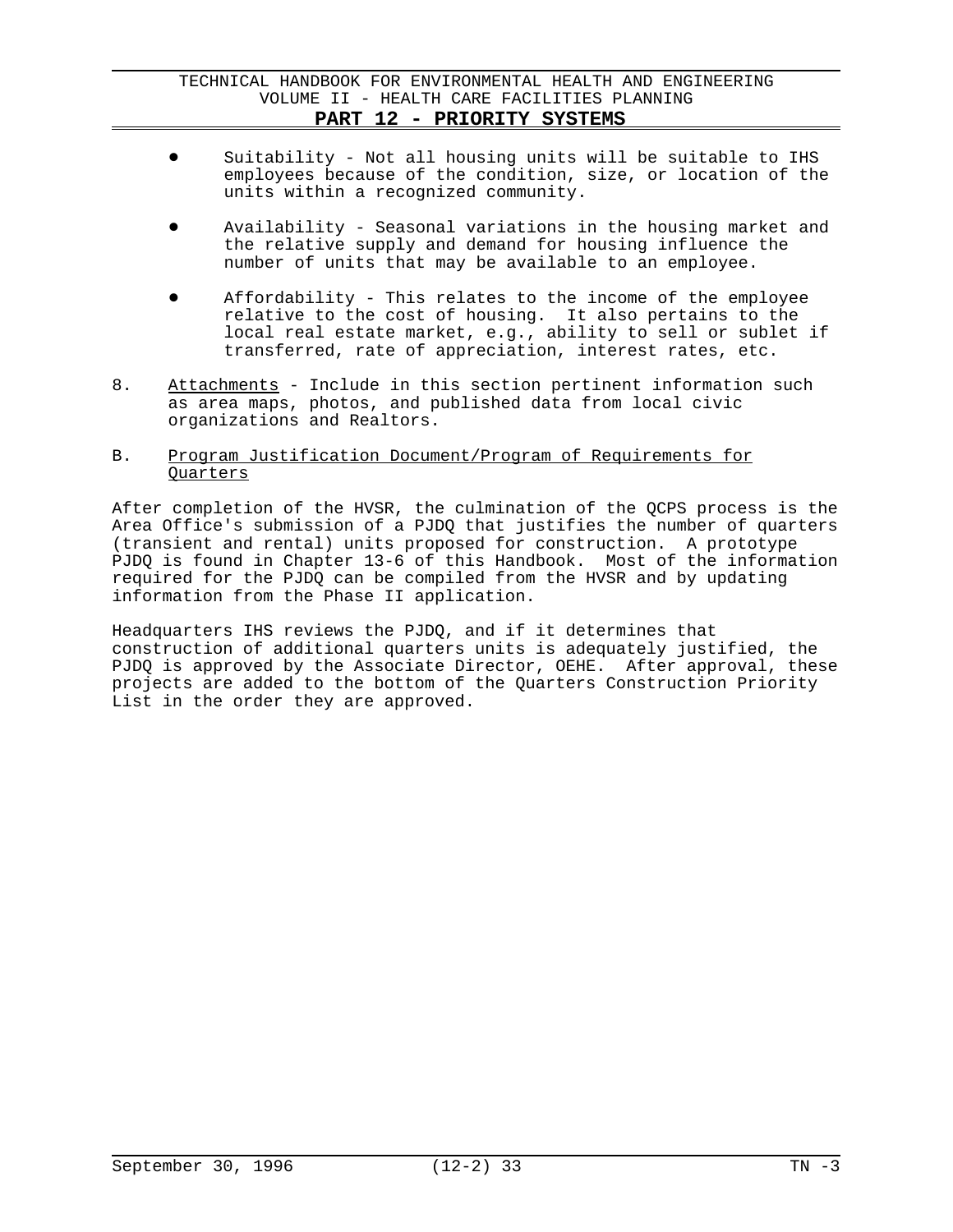|                                                |         |                                        |                                  | Population        |       |
|------------------------------------------------|---------|----------------------------------------|----------------------------------|-------------------|-------|
|                                                |         |                                        |                                  |                   |       |
| <b>Survey Period</b>                           |         |                                        | Average Number of Units for SALE |                   |       |
| $\frac{1}{\sqrt{10}}$<br><b>Purchase Price</b> | Bedroom | $\mathcal{D}_{\mathcal{L}}$<br>Bedroom | $\mathcal{R}$<br>Bedroom         | 4 Plus<br>Bedroom | Total |
| Less than $$35,000$                            |         |                                        |                                  |                   |       |
| \$35,000 to \$45,000                           |         |                                        |                                  |                   |       |
| \$45,000 to \$55,000                           |         |                                        |                                  |                   |       |
| \$55,000 to \$65,000                           |         |                                        |                                  |                   |       |
| \$65,000 to 80,000                             |         |                                        |                                  |                   |       |
| \$80,000 to \$95,000                           |         |                                        |                                  |                   |       |
| \$95,000 to \$110,000                          |         |                                        |                                  |                   |       |
| \$130,000 to \$150,000                         |         |                                        |                                  |                   |       |
| More than \$150,0000                           |         |                                        |                                  |                   |       |
| Total                                          |         |                                        |                                  |                   |       |

|                      | Average Number of Units for RENT |         |                |                   |       |
|----------------------|----------------------------------|---------|----------------|-------------------|-------|
| <b>Monthly Lease</b> | Bedroom                          | Bedroom | <b>Bedroom</b> | 4 Plus<br>Bedroom | Total |
| Less than \$300      |                                  |         |                |                   |       |
| \$300 to \$400       |                                  |         |                |                   |       |
| \$400 to \$500       |                                  |         |                |                   |       |
| \$500 to \$600       |                                  |         |                |                   |       |
| \$600 to 750         |                                  |         |                |                   |       |
| \$750 to 900         |                                  |         |                |                   |       |
| 900 to 1,300         |                                  |         |                |                   |       |
| \$1,300 to \$1,500   |                                  |         |                |                   |       |
| More than $$1,500$   |                                  |         |                |                   |       |